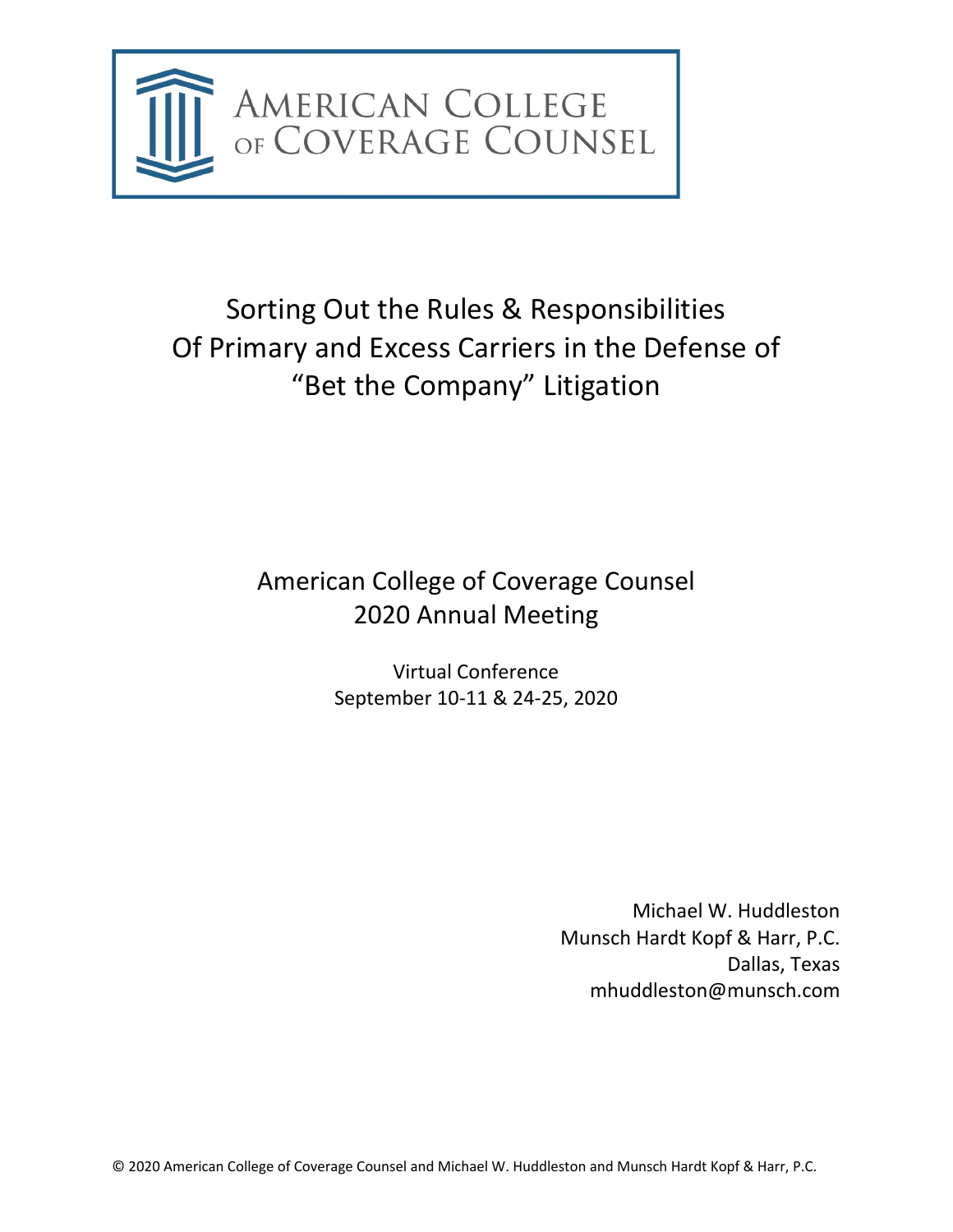### **I. Defense**

### **A. Primary Has The Duty to Defend**

The primary carrier has the duty to defend. Thus, unless the excess carrier agrees to accept tender of the primary limits or decides to associate in the defense, all costs of the defense are carrier by the primary carriers. Many of the solutions to problems with the quality of the defense provided by the primary carrier are solved with practical and sometimes unorthodox solutions.

# **1. Independent counsel?**

In situations where the insured is allowed or required to select independent counsel, the excess carrier may have the same concerns regarding the quality of the defense. But again, so long as the defense is being provided under the primary policy, there is little the excess carrier can do that will not result in it spending money on the costs of defense and counsel.

# **2. Multiple primaries**

# **a. Who picks the lawyer?**

In cases where there are multiple primary policies sharing the costs of defense, there may be a conflict over who picks the lawyer to defend the case. Sometimes, both carriers will try to select co-counsel, which is simply a train-wreck.

# **b.** *Keene* **approach to tagging the line by the carrier**

In jurisdictions allowing the insured to select the line or tower of coverage where multiple policies are available, the insured can pick a carrier who has a more preferable approach to who is defending. It is then left to the carriers to work out who will pay for what and how costs are allocated.

# **3. Fee sharing and defense agreements among carriers**

In toxic tort cases, the carriers will often enter into sharing or allocation agreements. This does not change the right of the excess carrier to have the costs of defense covered by the primary carriers. Often, the excess carriers are at least consulted on questions such as whether a national coordinating counsel should be selected.

# **4. Problems**

**a. Inadequate defense**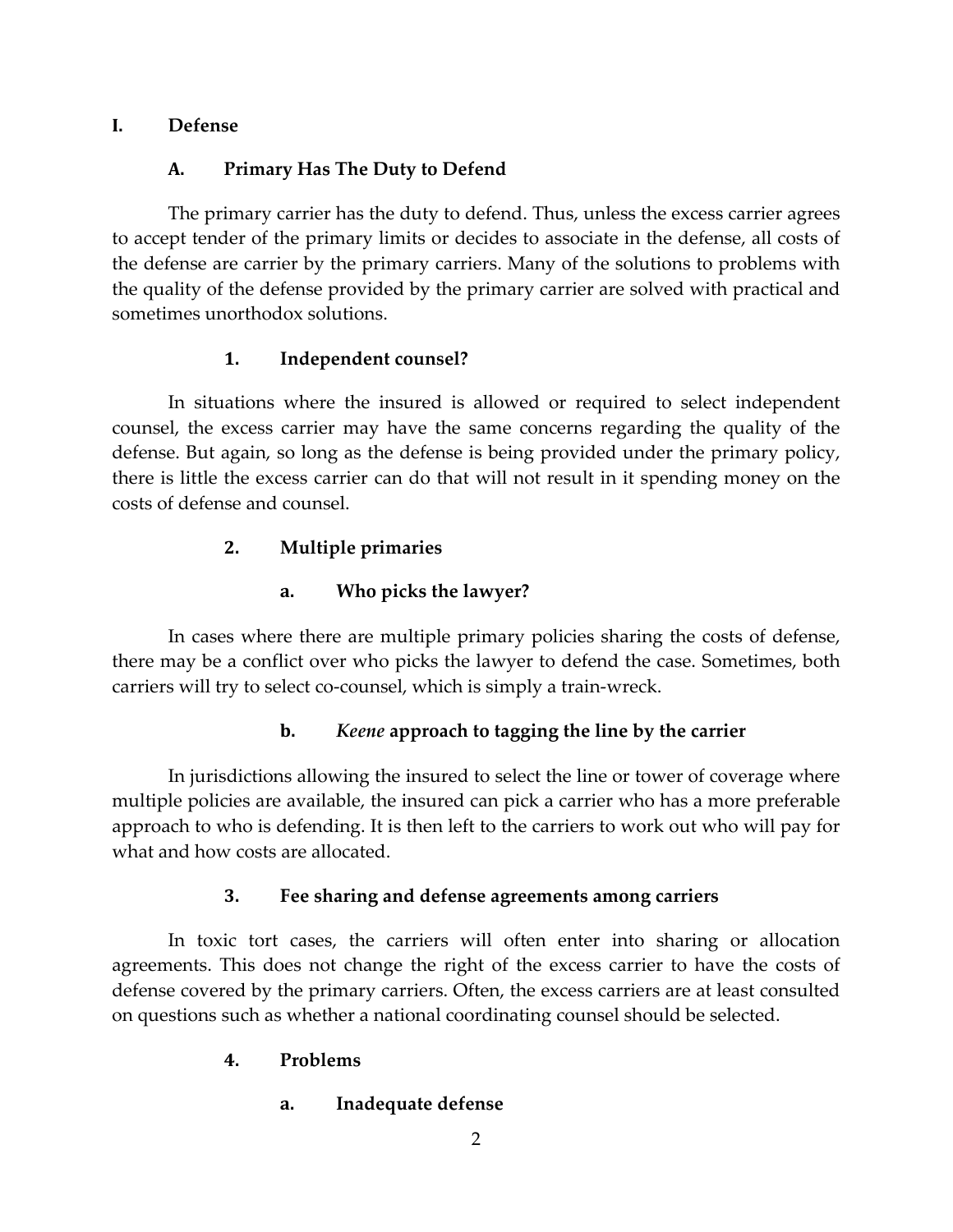The inadequacy of the defense can take many forms. First and foremost is whether the defense counsel has experience in cases of similar complexity and exposure. Is this someone who has been involved with a "bet the company" case before? Also, importantly, does defense counsel have adequate appellate support? These types of cases typically involve several key legal issues that will be the subject of an appeal. Involvement of appellate counsel in briefing and litigation support pre-trial and at trial can make all of the difference. In Texas, for example, much of the mining for appellate error comes in the jury charge phase. Appellate counsel should be involved throughout the trial phase to assure preservation and also continuity in terms of the presentation of motions for directed verdict and post-verdict motions.

### **(1) Quality of defense counsel**

Experience and reputation of defense counsel are critical. Also, is the defense counsel someone who has the time to devote to the project or is it going to be delegated to other partners and associates? Is there a fall-off from the lead lawyer in terms of approach, experience and ability.

### **(2) Captive counsel**

As incomprehensible as it sounds, there are cases where the primary carrier seeks to defend with a captive counsel from its own staff. This should create a conflict of interest in that, at least in Texas, captive counsel cannot be used where there is a conflict of interest. Coverage issues obviously can raise a conflict, especially if the coverage issue overlaps with liability issues or facts. Moreover, bet the company cases always involve risk of a verdict in excess of policy limits. Often, internal company policy will be to have outside counsel involved if there are potential duty to settle within limits issues likely to arise.

In *Unauthorized Practice Of Law Committee v. American Home Assurance Company, Inc.,* 261 S.W.3d 24, 42-43 (Tex. 2008), the court held that the use of captive counsel in the face of a conflict of interest would amount to the unauthorized corporate practice of law by the insurer. The court explained:

If an insurer's interest conflicts with an insured's, or the insurer acquires confidential information that it cannot be permitted to use against the insured, or an insurer attempts to compromise a staff attorney's independent, professional judgment, or in some other way the insurer's and insured's interests do not have the congruence they have in the many cases in which they are united in simple opposition to the claim, then the insurer cannot use a staff attorney to defend the claim without engaging in the practice of law.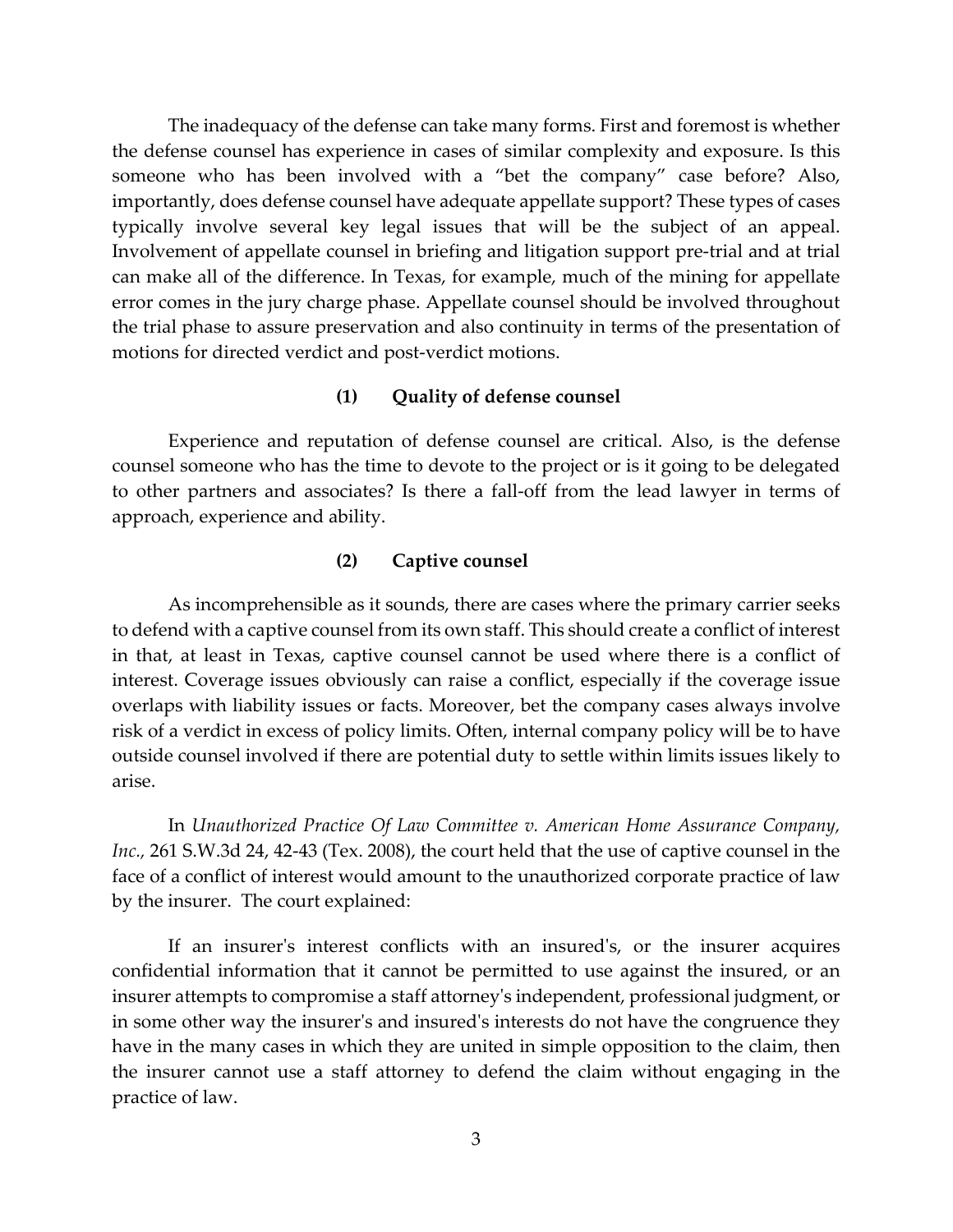*Id.* The court refused to adopt a rule presuming a disqualifying conflict in every instance where a demand within limits was made, noting that whether captive counsel was sufficiently loyal to the insured would have to depend on more than just the offer itself. The court explained:

> An insurer has a so-called *Stowers* duty to accept a claimant's reasonable offer to settle within policy limits or stand to an excess judgment. The Committee argues that sometimes staff attorneys are restricted by their employer in whether they may apprise an insured of the insurer's *Stowers* obligation and are sometimes required to obtain management approval before making or responding to settlement offers that implicate that duty. The Committee argues that a staff attorney cannot be expected to dis-regard the insurer's policies on such matters, even when it would be in the insured's best interest to do so, because of fear of reprisal in employment . . . As we have noted, defense counsel, whether private or on staff, owes the insured unqualified loyalty. It is possible that counsel will fail to render that loyalty, but we cannot presume that a staff attorney is more likely to do so, especially absent any evidence of a complaint ever having been made.

*Id.* at 41. Simply put, for the policyholder concerned about captive defense counsel, loyalty needs to be judged and documented early. Also, it would be helpful to ask and know about any internal insurance company policies governing captive counsel in *Stowers* situations. All of this can be used to negotiate a change in counsel, either in cooperation with the excess carrier or not.

# **B. Does the Primary Have A Duty To Give Notice To The Excess Carrier?**

### **1. Varied Answers**

This is a question that greatly depends on the jurisdiction. The primary carrier is not a party to and is not itself bound by the excess policy, but it is the agent of the insured in handling the defense and litigation. The duties regarding notice are clearly placed on the insured. But, the nature of the defense obligation could alter that answer, depending on the jurisdiction. Inter-company practices and guidelines have sometimes been referenced as a source of an obligation to give notice. Finally, the recognition of a duty of good faith on the part of the primary carrier could be used as a basis for imposing such a duty.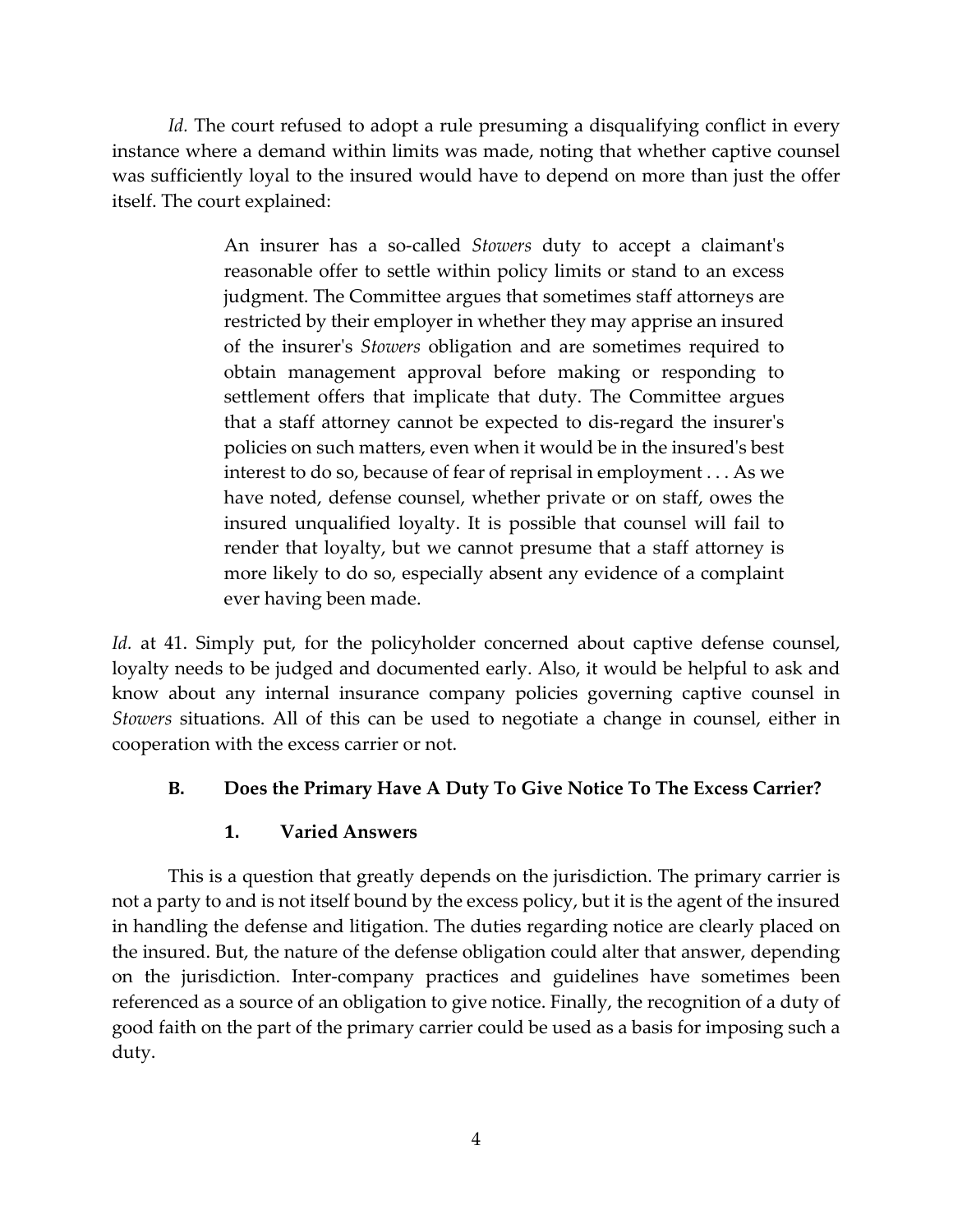In *G.A. Stowers Furniture Co. v. American Indemnity Co.,* 15 S.W.2d 544, 547 (Tex. Comm'n App. 1929, holding approved), the court noted:

> As shown by the above-quoted provisions of the policy, the indemnity company had the right to take complete and exclusive control of the suit against the assured, and the assured was absolutely prohibited from making any settlement, except at his own expense, or to interfere in any negotiations for settlement or legal proceeding without the consent of the company; the company reserved the right to settle any such claim or suit brought against the assured. Certainly, where an insurance company makes such a contract; it, by the very terms of the contract, assumed the responsibility to act as the exclusive and absolute agent of the assured in all matters pertaining to the questions in litigation, and, as such agent, it ought to be held to that degree of care and diligence which an ordinarily prudent person would exercise in the management of his own business . . . .

*Id.* The court added that the primary carrier acts as "the sole and exclusive agent of the assured, in full and complete control. Such exclusive authority to act . . . does not necessarily carry with it the right to act arbitrarily." *Id.*

Most excess policies trigger notice on the point when the underlying claim is determined to potentially involve the excess layer of coverage. Some have automatic triggers, especially professional liability policies, regarding specific types of claims triggering a duty to notify. Who knows best if the underlying case may involve the excess layer? Clearly, the primary carrier who is controlling the defense of the case knows best as to whether the excess carrier may need to be involved. Unfortunately, any such duty rubs against the primary carrier's desire in some cases to hold a hard line on settlement below its limits. If it involves the excess carrier itself, then such action would seem to admit the case could go in a bad direction and result in a judgment in excess of the primary limits.

In 1974, the Claim Executive Council of the American Insurance Association, the American Mutual Insurance Alliance and some unaffiliated insurers recommended to their member companies some guiding principles concerning the settlement and trial decisions in which both a primary and an excess insurer are potentially involved. One of the recommendations was as follows:

5. If at any time, it should reasonably appear that the insured may be exposed beyond the primary limit, the primary insurer *shall give*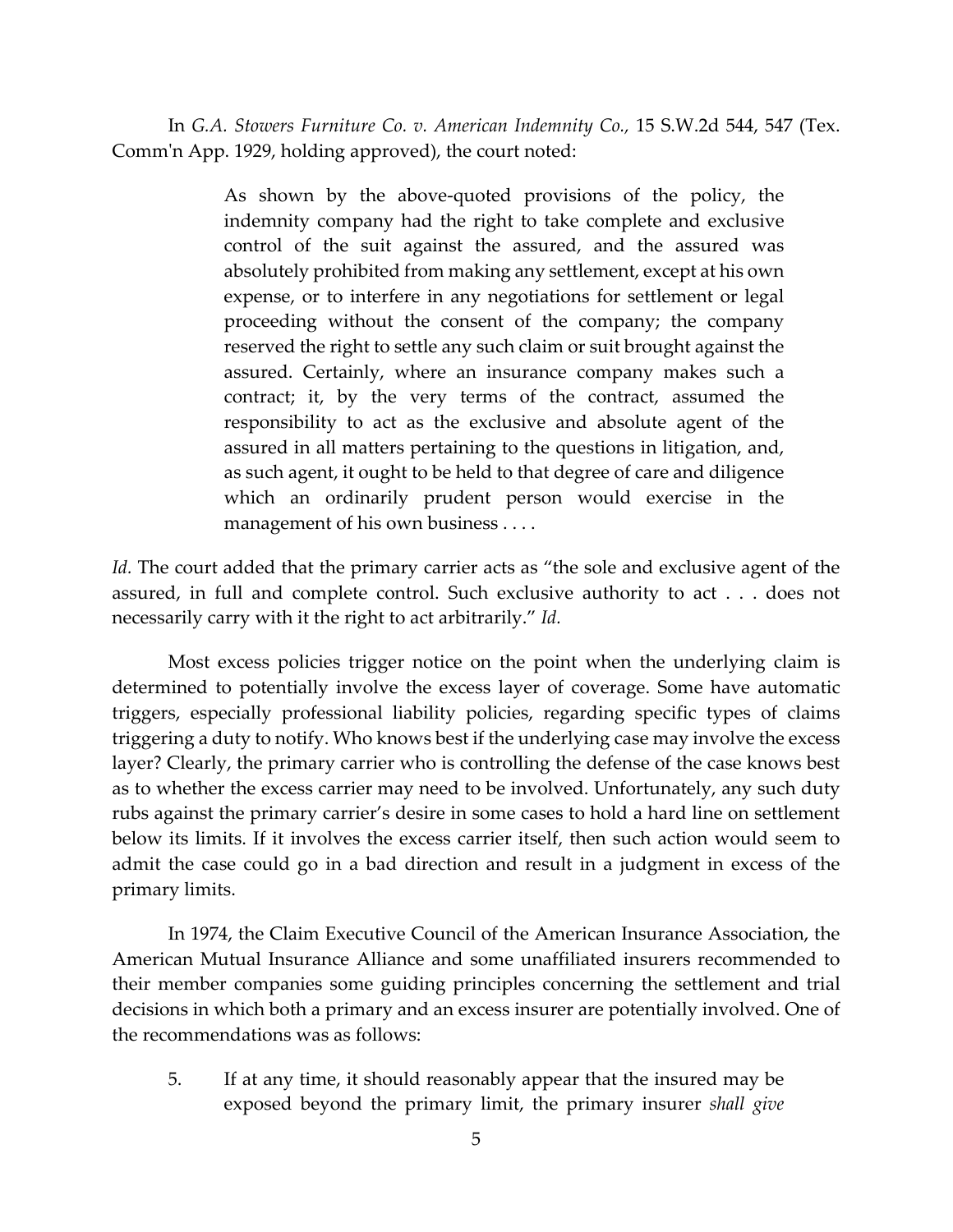*prompt written notice to the excess insurer,* when known, stating the results of investigation and negotiation, and giving any other information deemed relevant to a determination of the exposure, and inviting the excess insurer to participate in a common effort to dispose of the claim.

6. Where the assessment of damages, considered alone, would reasonably support payment of a demand within the primary policy limit but the primary insurer is unwilling to pay the demand because of its opinion that liability either does not exist or is questionable and the primary insurer recognizes the possibility of a verdict in excess of its policy limit, it shall *give notice of its position to the excess insurer* when known. It shall make available its file to the excess insurer for examination, if requested.

Guiding Principles at para. 5-6 (emphasis added).

The Guiding Principles were utilized by the court in *American Centennial Ins. Co. v. Warner-Lambert Co.,* 293 N.J. Super. 567, 576, 681 A.2d 1241, 1246 (Ch. Div. 1995). Both the primary and excess carrier had been signatories to the "The Guiding Principles for Primary and Excess Insurance Companies." The court noted that these Guidelines specifically states that the primary must inform the excess of a claim in certain circumstances. The *Warner-Lambert* court used these principles in developing an *industry standard* of sorts for when a primary insurer must notify the excess carrier of a claim. In short, the court found that if the excess may also be responsible for coverage, then the primary carrier has a duty to notify the excess carrier. *But see Lemuel v. Admiral Ins. Co.,*  414 F. Supp. 2d 1037, 1057 (M.D. Ala. 2006), *aff'd sub nom. Lemuel v. Lifestar Response of Alabama, Inc*., No. 06-11155, 2007 WL 57097 (11th Cir. Jan. 9, 2007)(refusing to extend the burden of notice to the primary carrier as a matter of equity and fairness).

In *Monarch Cortland v. Columbia Casualty Company*, 626 N.Y.S.2d 426 (1995), the court held that an insurer who did not sign on to the Guiding Principles was not bound by them. But, the court recognized the principles were an indication of industry practice and that they might in effect apply even if the two carriers involved were not signatories. *See also American Centennial Ins. Co. v. Warner-Lambert Co.,* 681 A.2d 1241 (N.J. Ch. 1995)(using the Guiding Principles to create a direct duty to settle on the part of the primary carrier).

One commentator notes: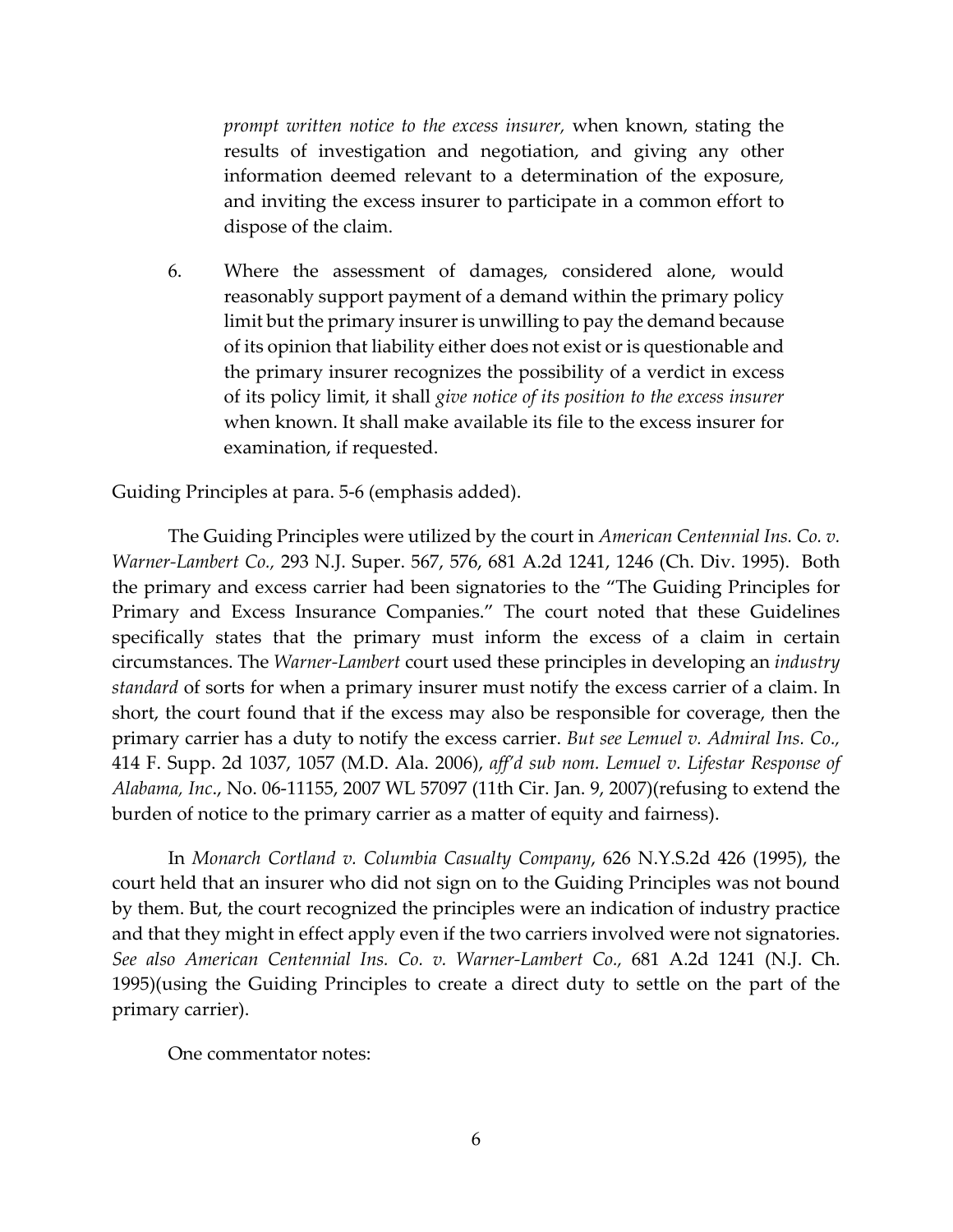Stemming from the implied duty of good faith, numerous jurisdictions have accepted the fact that the primary insurer has the duty to notify the excess insurer of potential excess exposure. However, it may be the case that the failure to provide notice must be found to be in "bad faith" to be actionable. Monarch. In other jurisdictions, the excess insurer may be required to show prejudice to bring suit for failure to notify.

Minkoff, D. & Tulli, L., "Duties Owed to the Excess Insurer by the Insured and the Primary Insurer, and Theories of Recovery Upon Breach of Those Duties," https://webcache.googleusercontent.com/search?q=cache:IPSMNvy6WsUJ:https://www. cozen.com/news-resources/publications/2007/duties-owed-to-the-excess-insurer-by-theinsured-and-the-primary-insurer,-and-theories-of-recovery-upon-breach-of-thoseduties-aba-insurance-coverage-litigation-committeeseminar+&cd=3&hl=en&ct=clnk&gl=us.

# **C. Excess carrier protections from the primary or lower tiered excess defending and controlling the defense?**

# **1. Introduction:**

The excess carrier is empowered by most policies to either associate in the defense or take over the defense of the case. The costs of such action must, however, be carrier by the excess carrier. That does not mean that compromises cannot be made with the primary or lowered tiered carrier defending the case. The excess carrier is also protected in most jurisdictions with either a direct duty regarding settlement owed by the primary carrier to the excess carrier or an equitable subrogation claim against the primary or lowered tiered defending carrier/s.

### **2. Issues and considerations related to monitoring counsel**

- What is the difference between monitoring counsel and counsel retained to participate/associate in the defense?
- Is there a difference in monitoring counsel and coverage counsel? Do some monitoring counsel avoid coverage issues?
- Who does the monitoring counsel represent—is it always the excess carrier?
- If the monitoring counsel represents the excess carrier, and coverage issues have been reserved, does the insured and/or its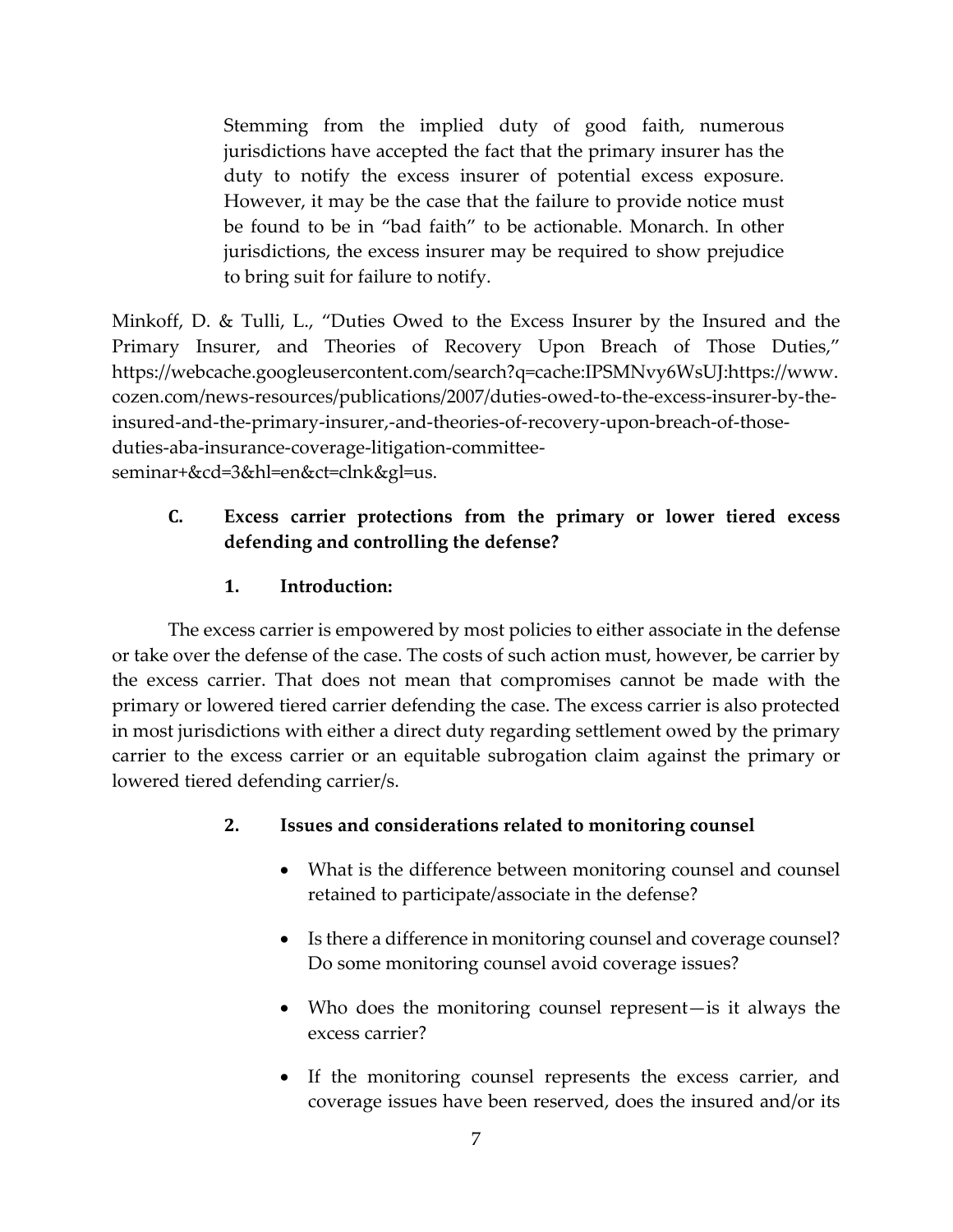defense counsel waive the privilege to any information provided to the monitoring counsel?

- Does that answer change if the monitoring counsel does not become involved in coverage issues?
- If the privilege is not waived by the insured providing the reports/communications to the monitoring counsel because the monitoring counsel and the defense have a common interest, is the privilege waived if the monitoring counsel provides the reports/communications to the carrier if that carrier has reserved rights?

# **3. Considerations Regarding Counsel Retained by the Excess Carrier to Associate/Participate in the Defense**

- Does this necessarily involve appearing as counsel of record for the insured?
- Does the excess carrier waive coverage defense if it does not issue an reservation of rights when it retains counsel to participate in the defense in some fashion?
- If the defense counsel retained by the excess carrier appears as counsel of record, who has the right to control the defense- -primary carrier or excess?
- What happens if the counsel participating in the defense and counsel retained by the primary carrier disagree on trial strategy?
- What happens if the participating defense counsel and the excess carrier recommend certain experts be retained or other costs be incurred, but the primary carrier and the counsel it retained say that expense is not necessary?
- What can the primary carrier share with the defense counsel retained by the excess carrier without waiving the privilege?
- What can the defense counsel retained by the excess carrier share with the excess carrier without waiving the privilege?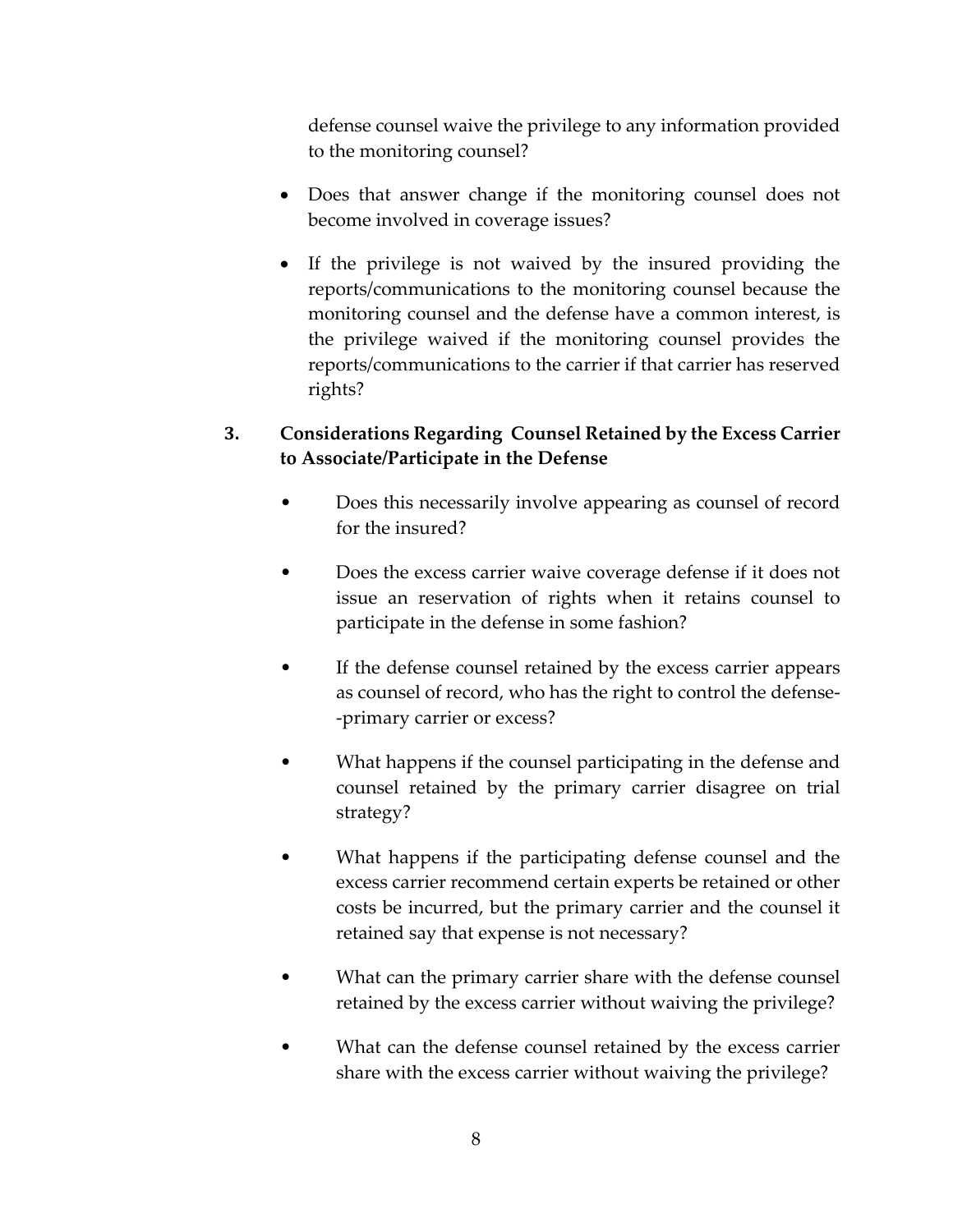- What are the implications of disagreements in settlement value and settlement strategy?
- Does an excess carrier ever have a duty to retain highpowered defense counsel to participate in the defense?

# **D. The flow of information to the excess carrier**

# **1. Assuming notice has been given, who has a duty to keep the excess insurer informed of developments in the defense of the case?**

The policyholder practically must take the lead in making sure the excess carrier has the information it needs to handle the case. The policyholder must work with the primary carrier and defense counsel to get critical pleadings, motions, depositions, written and documentary discovery and case evaluations into the hands of the excess carrier. Reminders to defense counsel of the need to serve the true client, the policyholder, usually provides sufficient information to get cooperation.

# **E. Issue of privilege in communications with the excess carrier**

# **1. Not defending per se.**

The extent of the privilege varies by jurisdiction. It is not certain in many jurisdictions. If an excess carrier is not defending, then in some states this can lead to arguments that the attorney-client privilege does not apply. Work product should certainly apply regardless.

# **2. Special considerations in additional insured conflicts**

Additional conflict of interest and thus privilege issues can arise where there is additional insured coverage involved. This stems primarily from the fact many companies collapse responsibility for the named insured and the additional insured into the same adjuster.

# **3. Solutions?**

Consideration should be given to joint defense agreements with all concerned with a multi-carrier claim. In order to assure protection, we often urge carriers to accept a "defense" role in order to improve potential protection from controlling caselaw.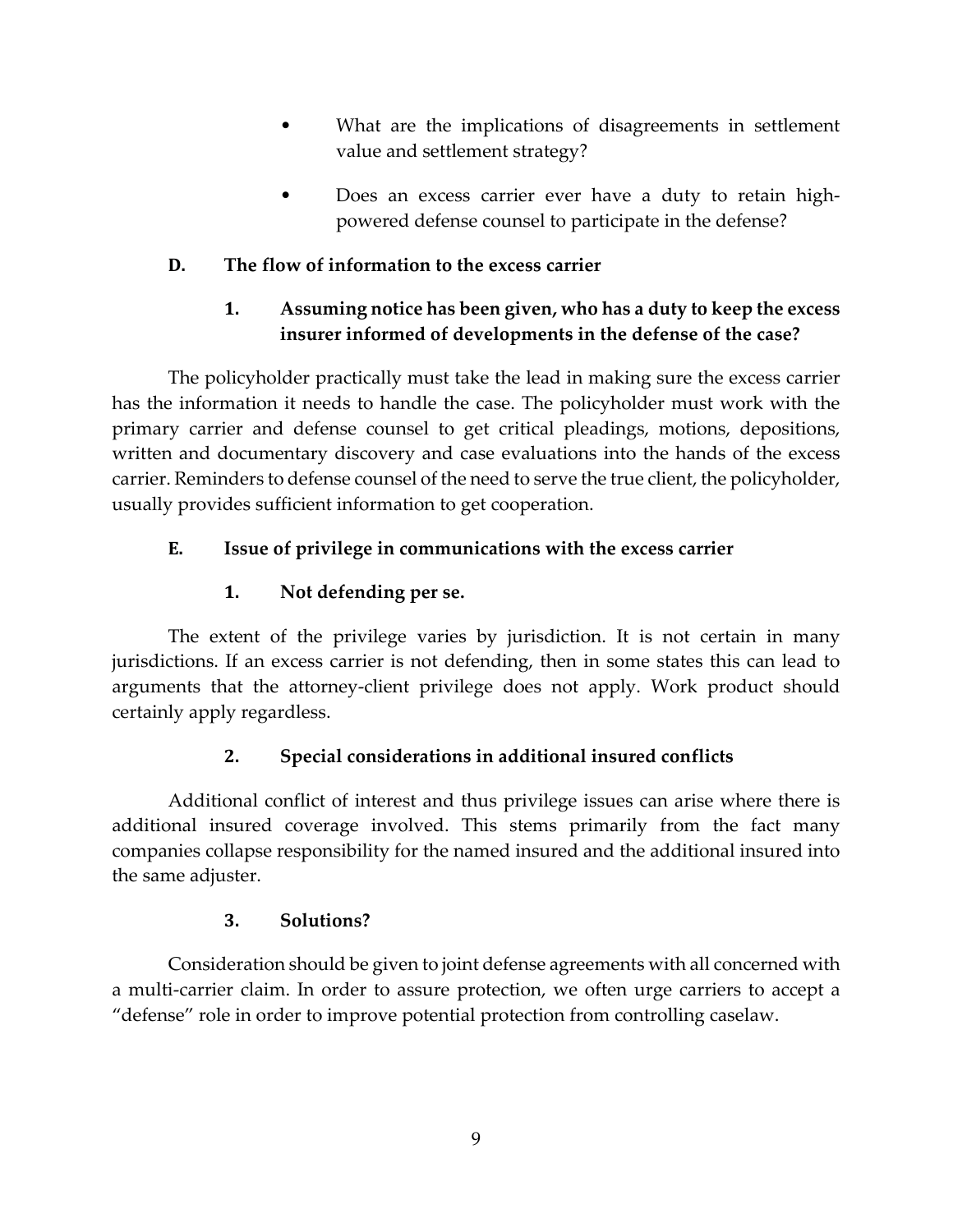#### **F. Appeals with multiple insurance layers**

Bonding in multi-insurer cases can become difficult and contentious. In many jurisdictions, the amount required to be bonded is capped. In Texas, the cap is \$25 million. If there is a tower of insurance at least exceeding this amount even if slightly, then the carriers will likely try to allocate among themselves the costs of the bond and any collateralization considerations.

Where there are coverage disputes, commitment to pay the full judgment where some or all of that judgment may not be covered is going to likely be contested. It is tantamount to a waiver of the coverage defense. If the appeal is unsuccessful and the insured insolvent, the carrier could be left paying a partially uncovered claim

### **II. Claims Handling and Coverage Issues For The Excess Carrier**

#### **A. Does the excess carrier have to reserve its rights?**

Many jurisdictions impose no common law duty unless an insurer is defending. Statutory requirements of fair claims acts regarding the reservation of rights are not limited to defense and thus may impose an earlier obligation to reserve rights.

For example, in Texas an attempt was made to require a reservation of rights on the part of an excess carrier in *Arkwright-Boston Manufacturers Mutual Ins. Co. v. Aries Marine Corp.*, 932 F.2d 442, 447 (5th Cir. 1991). The duty to reserve at common law was based on the carrier defending, having a conflict and thus an incentive to steer the case. In *Arkwright,* the policyholder sought to impose the "defense exception" for imposing estoppel in the absence of a reservation to an excess carrier. The district court agreed, noting that the excess carrier orchestrated settlement and was in effect defending, without technically providing the legal defense. *Id*. at 1450. The court emphasized that in the case before it the insurer made no attempt to inform the insured of the coverage issues or the insured's intent to settle the underlying claim and then seek reimbursement from the insured.

The Fifth Circuit Court of Appeals reversed the decision of the district court, holding that there was no authority for the proposition that "an insurer's participation in settlement negotiations, where the insured has retained independent counsel, is tantamount to assuming the assured's defense." *Id*. at 445-46. The court held that there was not an assumption of the "defense" sufficient to bring the defense exception into play where the insurer was not actually defending the suit and the insured was fully aware of the settlement negotiations and failed to object in any way to the participation of the excess carrier in question. *Id*. (citing 16C J. Appleman, *Insurance Law & Practice*, § 9365 p.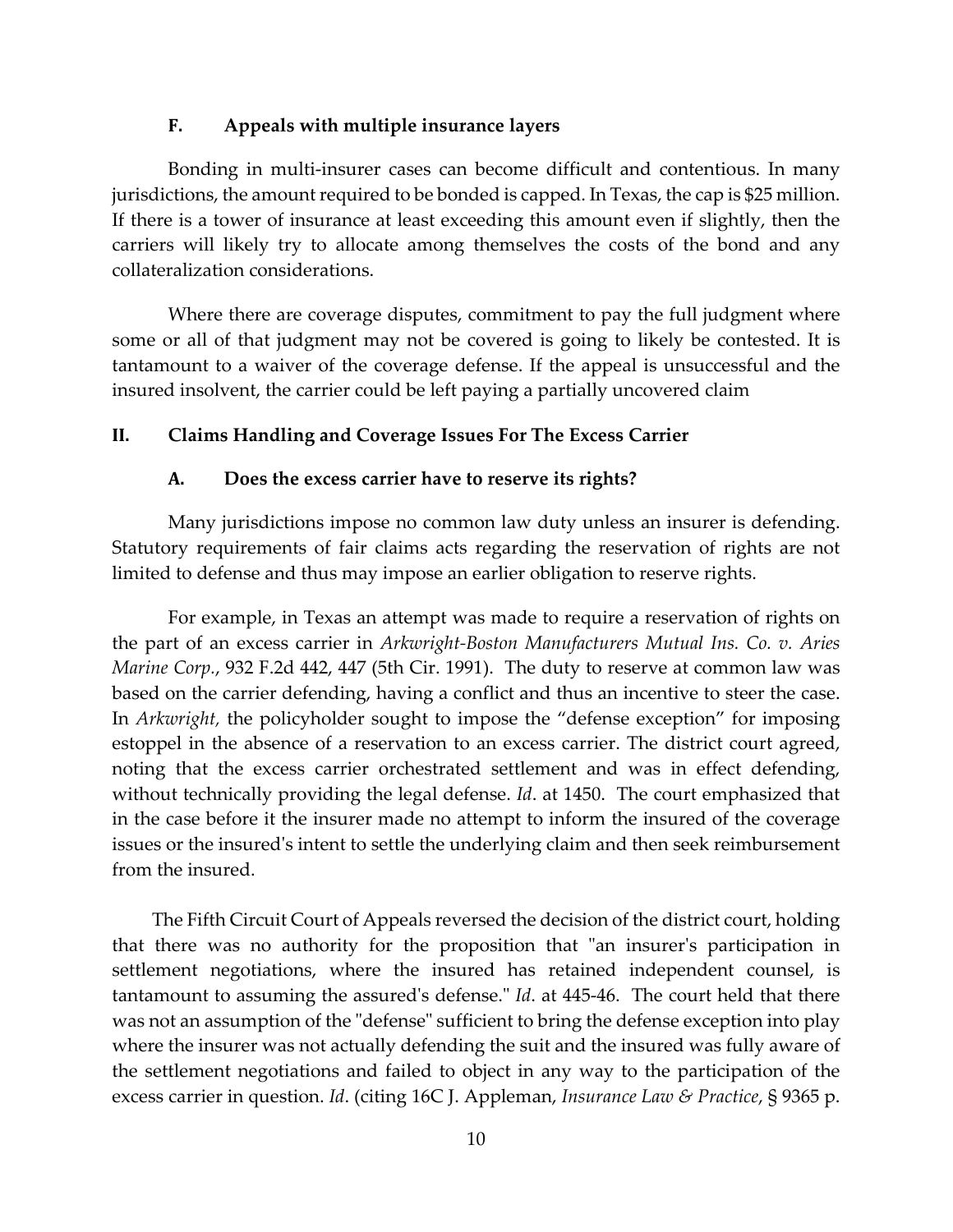559 (1981).

# **B. Does the use or hiring of monitoring or partially participating counsel alter the obligation?**

Certainly, the more an attorney is involved in the defense, monitoring or otherwise, the more like a reservation is required.

# **C. If the case if actually going to be tried, can the insured, as a predicate, force or convince the excess carrier to reserve?**

The insured needs to know what the excess coverage position is in planning for what will happen if the case is tried and a judgment entered. Coverage positions can change whether a policyholder wants to settle or go forward with trial. If the insured is led to believe there is no coverage defense being asserted, then the raising of such a coverage defense at or after trial can prejudice the insured. This then brings the case within statutory requirements to reserve within a reasonable time. If the insured is damaged by the failure to reserve, the damages are recoverable in Texas under the Insurance Code.

# **D. Should the excess carrier be added to any declaratory actions involving the primary carrier?**

Because many forms of excess policy are following form, the excess carrier certainly has an interest in the litigation sufficient that it can be added. It is, however, another group of lawyers for the policyholder to fight. Since the primary has an interest in defending shared coverage defenses, then one would reasonably conclude the excess carrier would be bound by the decision in a case brought by or against the primary carrier.

# **III. Settlement**

# **A. Duty of the Excess Carrier**

In *G.A. Stowers Furniture Co. v. American Indemnity Co.,* 15 S.W.2d 544, 547 (Tex. Comm'n App. 1929, holding approved), the court predicated the duty to settle on the "control" given to and exercised by the carrier under the policy terms:

The provisions of the policy giving the indemnity company *absolute and complete control of the litigation*, as a matter of law, carried with it a corresponding duty and obligation, on the part of the indemnity company, to exercise that degree of care that a person of ordinary care and prudence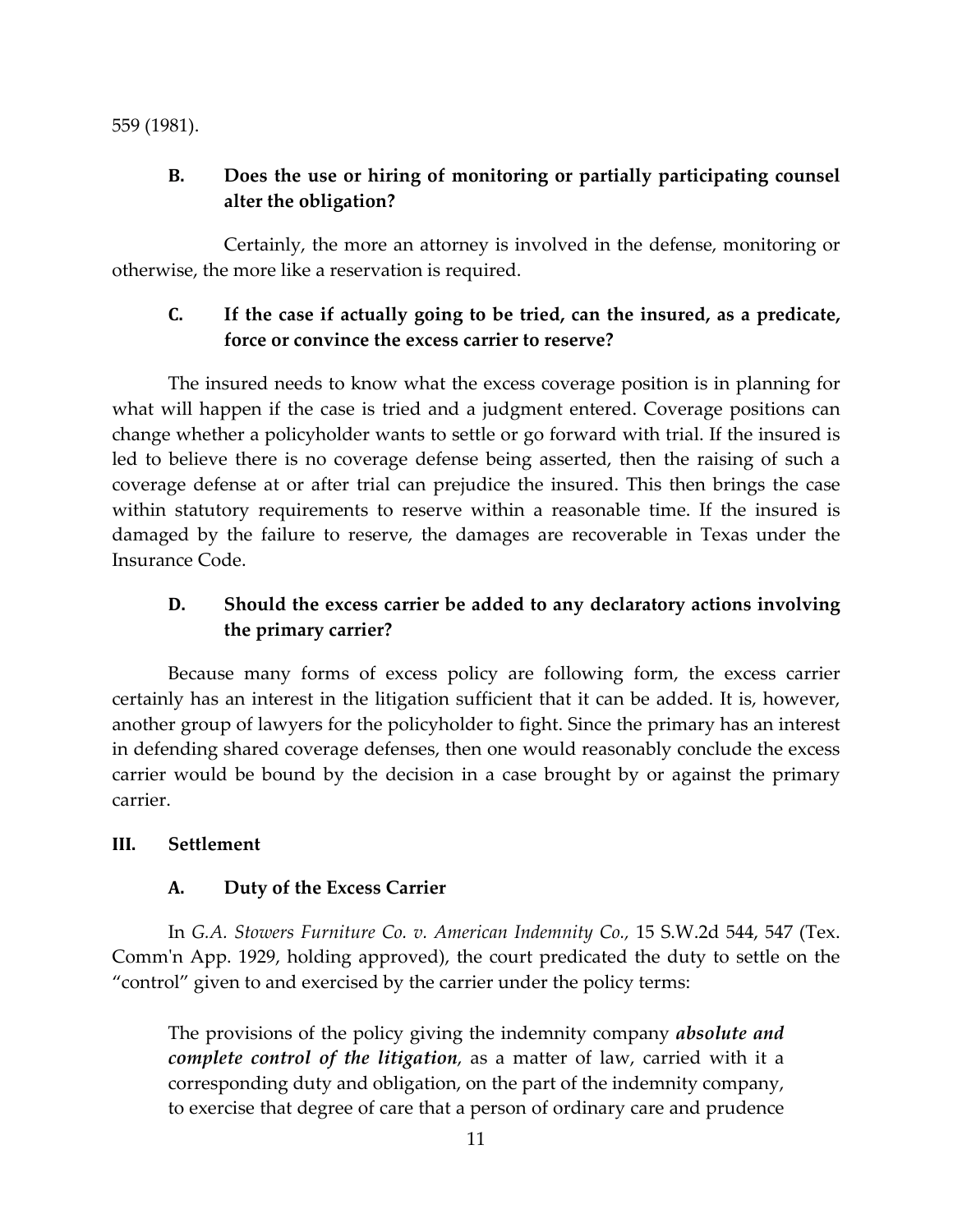would exercise under the same or similar circumstances, and a failure to exercise such care and prudence would be negligence on the part of the indemnity company.

*Id.*; *see also Rocor Int'l v. Nat'l Union Fire Ins. Co. of Pittburgh, PA,* 77 S.W.3d 253, 263 (Tex. 2002) (noting the *Stowers* decision is based in part "upon the insurer's control over settlement"). Stated another way, an insurer whose policy does not permit its insured to settle claims without its consent owes to its insured a common law "tort duty." *Ford v. Cimarron Ins. Co., Inc.,* 230 F.3d 828, 831 (5th Cir. 2000)(citing *G.A. Stowers Furniture Co. v. Am. Indem. Co.,* 15 S.W.2d 544 (Tex. Comm'n App. 1929, holding approved)).

Apparently, according to some authorities, the excess carrier must also have taken over the defense of the case in order to have a duty to settle. *See Keck, Mahin & Cate v. Nat'l Union Fire Ins. Co.,* 20 S.W.3d 692, 701-02 (Tex. 2000). Thus, the failure of the excess carrier in *Keck* to respond to the initial settlement demand of \$3.6 million could not be used as contributory negligence in the excess carriers direct action against the primary carrier where the offer came prior to tender of the primary limits and prior to takeover of the defense. *Id.*

The *Keck* court held that even if the excess carrier was negligent in failing to "explore coverage issues more diligently, reserved its rights . . . investigated the merits of the third-party claim more thoroughly, hired independent counsel to monitor the third-party claim, supervised its claim adjuster more closely, and demanded to settle the claim months before trial," it was not actionable because it was based on conduct prior to the tender of the primary limits and because in this pre-tender situation the *excess carrier has no duty to defend or indemnify*. *Id.* The court added that pre-tender, the excess carrier had no duty to monitor the defense or to anticipate that the defense was being mishandled by the primary carrier and the defense counsel selected by the insured, noting the general tort rule that a party has no duty to anticipate the negligence of another. *Id.*

In some other jurisdictions, the courts have recognized that an excess carrier has a duty to settle once the primary limits or any self-insured retention have been tendered, regardless of whether the excess carrier is defending or not. ALLAN D. WINDT, INSURANCE CLAIMS & DISPUTES: REPRESENTATION OF INSURANCE COMPANIES & INSUREDS, sec. 5:26 (Database updated March 2011). In Texas, however, at least some courts have recognized that the tort duty to settle under *Stowers* does not apply unless the excess carrier is defending. *Emscor Mfg., Inc. v. Alliance Ins. Group,* 879 S.W.2d 894, 909 (Tex. App.— Houston [14th Dist.] 1994, writ denied)(holding that excess insurer can never have a duty to settle). The court in *Emscor* observed: "[W]e note that *the Stowers doctrine . . . has never*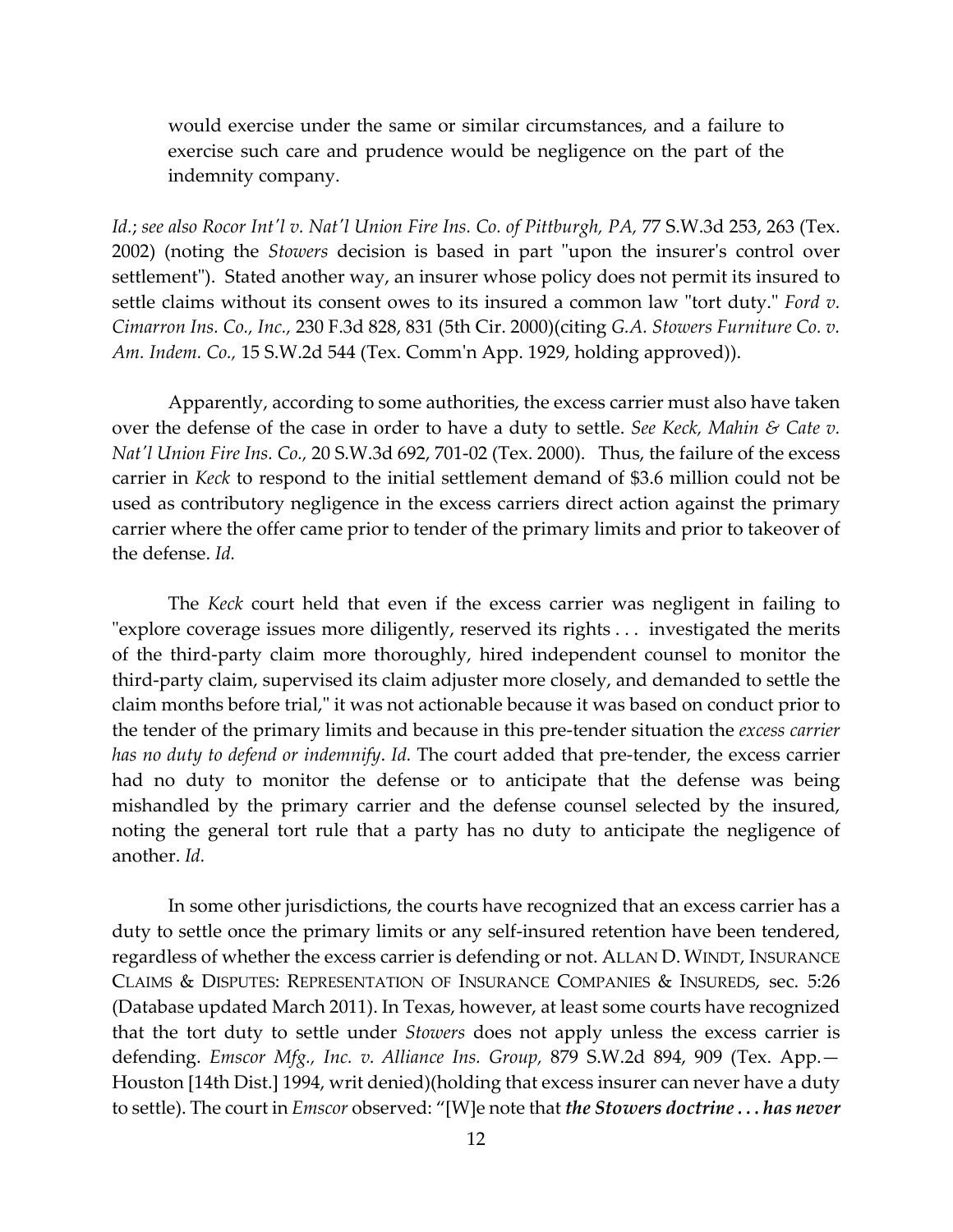*been applied to an excess carrier* . . . ." *Id.* at 901(emphasis added). The *Emscor* court added: "There is simply no authority in this State establishing a cause of action by an insured against its **excess** insurer for negligence, bad faith, or for unfair and deceptive practices in the handling of a claim brought by a third-party." *Id.* at 909; *accord West Oaks Hosp., Inc. v. Jones,* No. 01-98-00879-CV, 2001 WL 83528, at \*10. The court reasoned:

The *Stowers* doctrine has been applied in Texas in only two circumstances to the insured's right to sue a primary carrier for wrongful refusal to settle a claim within policy limits, *see G.A. Stowers Furniture Co. v. American Indem., Co.,* 15 S.W.2d 544, 547–48 (Tex.Comm'n App.1929, holding approved), and to an excess carrier's right to sue a primary carrier, under the theory of equitable subrogation, to protect the excess carrier from damages for a primary carrier's wrongful handling of a claim, *see American Centennial Ins. Co. v. Canal Ins. Co.,* 843 S.W.2d 480, 483 (Tex.1992). Neither of those circumstances are present in the instant case.

. . . .

Under *Stowers,* the insurer's duty to the insured, extends to the full range of the agency relationship as expressed in the policy**.** *See Ranger County Mut. Ins. Co. v. Guin,* 723 S.W.2d 656, 659 (Tex.1987). [emphasis added]. That duty may include investigation, preparation for defense of the lawsuit, trial of the case, and reasonable attempts to settle. *See American Physicians Ins. Exchange v. Garcia,* 876 S.W.2d 842, 849 (Tex.1994) (opinion on motion for rehearing). Here, *Alliance had no duty to investigate, negotiate or defend Emscor* under the terms of the excess policy or at law, and *never undertook those responsibilities on its own. See Emscor,* 804 S.W.2d at 197–99. Therefore, Alliance had no duty under *Stowers* and Emscor has failed to state a *Stowers* cause of action.

### 879 S.W.2d at 909 (emphasis added).

One commentator has noted:

Commentators agree that the Texas courts have not yet found an excess carrier subject to the duty outlined in *Stowers.* Nevertheless, most agree that it is likely the court will eventually adopt some version of that duty where the primary carrier has tendered the underlying limits. Note that the above cases indicate that the excess carrier may also need to be *defending the*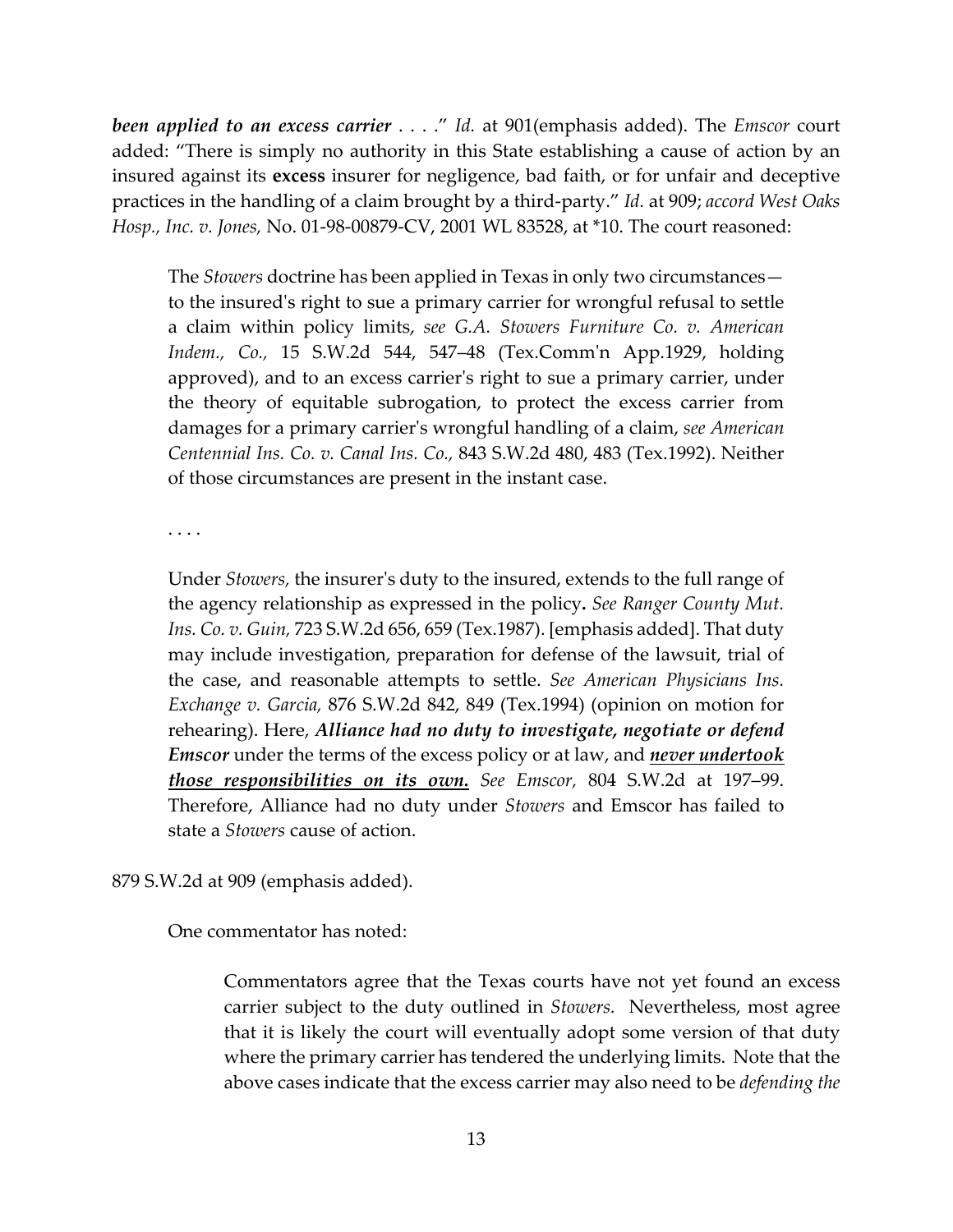*case* in order for a *Stowers* duty to apply, but the Supreme Court decision in *Keck* appears to treat the defense as a separate duty or concept:

An insurer's duty to settle is independent of its duty to defend. 14 COUCH ON INSURANCE 3 rd §§ 203:12-203:13; 1 WINDT, *supra* § 5.26, at 350. An excess insurer owes its insured a duty to accept reasonable settlements, but that duty is also not typically invoked until the primary insurer has tendered its policy limits. 1 WINDT, *supra* § 5.26; *Cf. Employers Nat'l Ins. Co. v. General Accident Ins. Co.,* 857 F.Supp. 549, 554- 55 (S.D.Tex.1994)(when excess liability is likely, an excess insurer may interject itself into settlement negotiations before tender by the primary insurer).

*Keck,* 20 S.W.3d at 701. Nevertheless, the Court also observed that the excess carrier in that case "did not assume control of the defense before INA tendered its limits and had no duty to evaluate the \$3.6 million settlement demand until after that tender." *Id.* at 701. The Court additionally observed: "National had no duty to act until INA tendered its limits and surrendered the defense to National. *See* 1 WINDT, *supra* § 2.01, at 31." *Id.* at 702.

As one commentator notes: "Still, it seems counter-intuitive that an insured has no recourse against an excess carrier that refused to respond to a demand that exceeded the primary limits but could have been settled within the excess carriers limits, but was not and verdict is eventually entered that exceeds the combined limits of both the primary and excess policies. There should be some balance in the process." R. Brent Cooper, "*Triggering Stowers Under Multiple Policies,*" 5th Annual Insurance Law Symposium, p. 6 (2010). Justice Hecht noted the uncertainty of Texas law in this area in a concurring opinion in *Keck:*

I am not persuaded that an excess insurer never has a duty to defend or settle a claim against its insured before primary coverage is exhausted. An excess carrier that has the right to intervene in the defense may be obligated to do so to protect itself and its insured when it is clear that the liability claim will exceed primary coverage.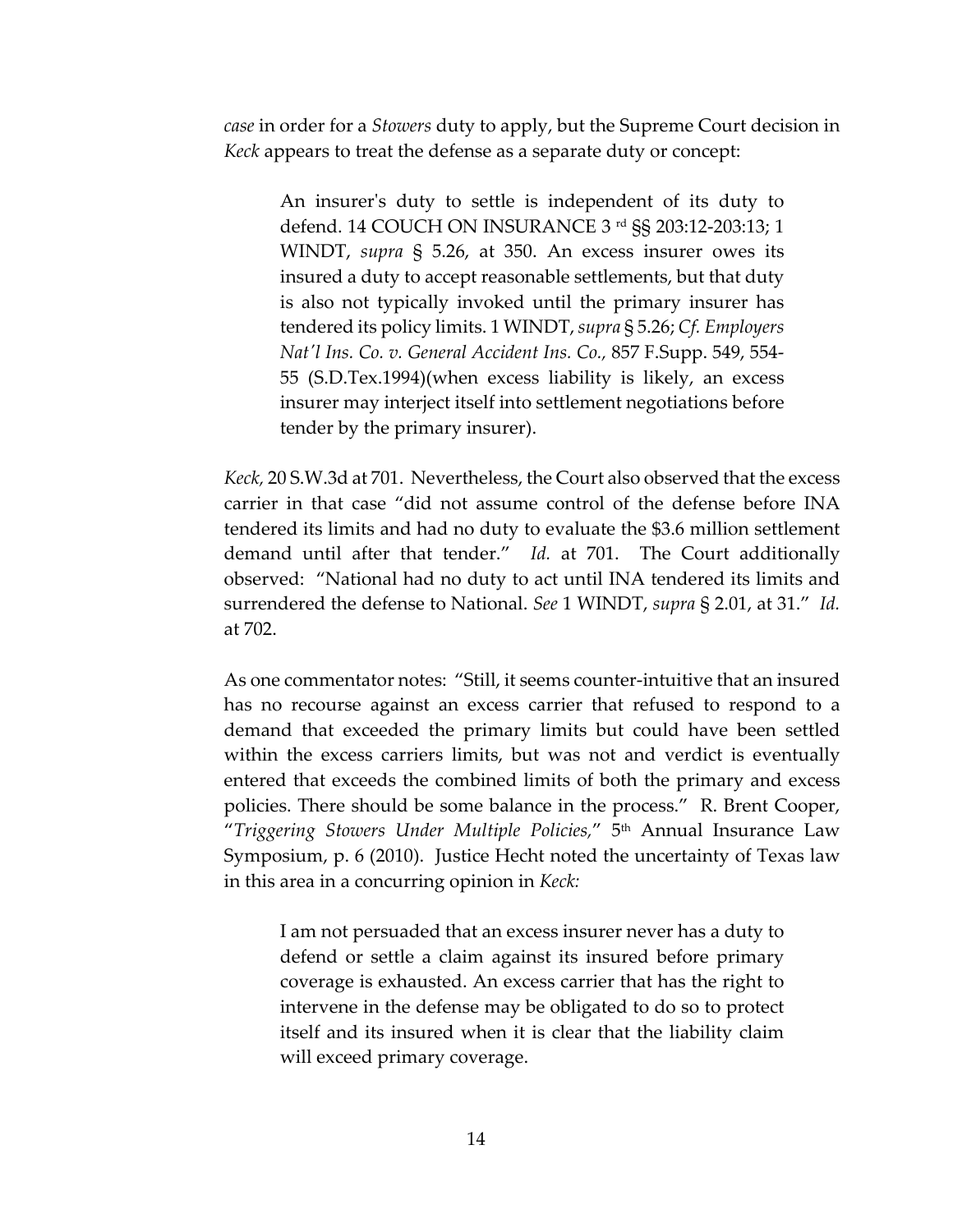*Keck, supra,* at 705. Thus, the outline of exactly how the *Stowers* duty would apply is uncertain. Most believe that it will eventually be found to apply to excess carriers in some form. Undoubtedly a tender by the primary would be required, and possibly the additional fact that the excess carrier has a duty to defend and/or is defending.

O'Quinn, M., *Stowers,* MEALY'S INSURANCE LITIGATION REPORTER, at 1-2.

#### **B. Phased or Bifurcated Offers to Multiple Carriers**

With a primary (\$1m) and two excess carriers (\$5m each), you have a problem making an effective unconditional demand within policy limits. A bulk offer to settle for \$1.1 is in excess of the primary limits. As to the first level primary, it is conditional as to tender of the primary limits and still exceeds the first level excess' limits. The second level excess can say the same, the demand is for more than their individuals limits and is conditional. But, a phased offer, required phased tendering of limits of the primary and then the first level excess has some chance of being effective. If the primary or first excess refuses, they can be clearly identified and targeted because they halted the opportunity to settle. As the second level excess, the target is clearly placed on them once the other two have tendered. The offer is then no longer conditional and requires only payment of the limits of the second level excess carrier. Working through the *Maldonado* decision, which involved bulk offer exceeding limits to the primary and the insured is instructive.

A conditional offer can become valid under *Stowers* if the condition is satisfied in time for the carrier to respond to the offer. Thus, a so-called bifurcated offer can become valid. Offers requiring a contribution by the insured and the carrier are problematic if simply combined. In other words, if you offer to settle for \$1.2 million, with \$200,000 from the insured and the limits from the carrier, the insured would have to tender before the offer would be unconditional as to the carrier. The offer to the carrier is conditioned on the insured tendering their portion. Timing it so that the carrier gets time to respond once the condition is satisfied is critical. Bifurcating the offer so that the condition comes first and then the carrier portion follows once the condition is satisfied, with a separate time for responding, avoids the difficulties experienced in published cases.

Again, one cannot make a bifurcated offer without making a conditional offer. For example, if the offer to the carrier is contingent on the insured kicking in some of its own money, then the offer is conditional. Can it never be a valid *Stowers* demand? Yes.

The Supreme Court certainly suggested in *Maldonado* that proof that the carrier was informed of the insured's willingness to satisfy the terms of the "condition" would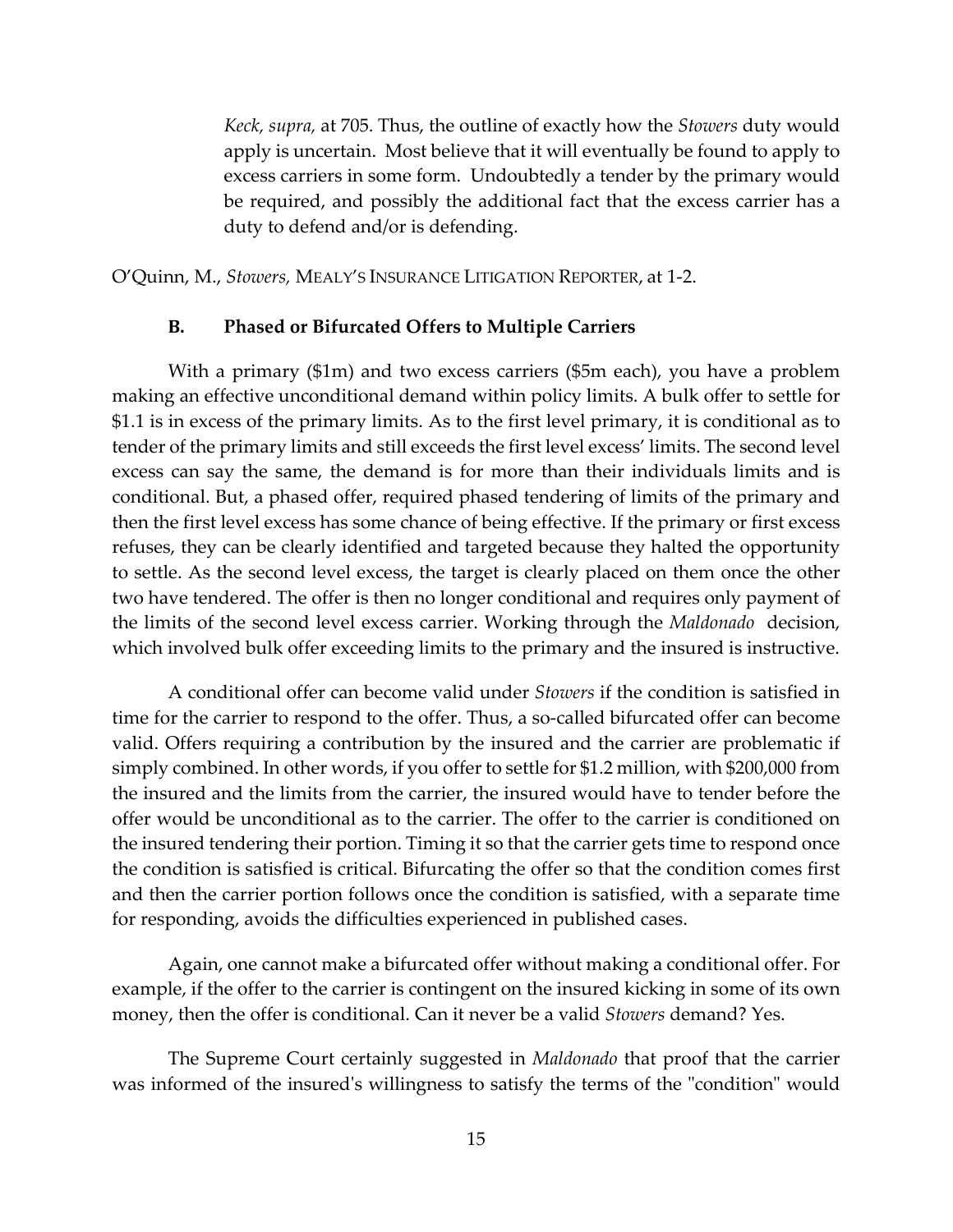likely be sufficient to trigger the carrier's duty to settle. In that case, of course, the carrier did not receive sufficient notice.

One approach to this problem is to make the bifurcated offer in such a fashion that the insured is given a certain amount of time to consider whether it wishes to contribute as requested, and if the insured agrees, it then must notify the carrier, whose own duty will run a specified number of days from the date of the insured's notice to the carrier of its acceptance of the terms.

The goal is to make clear that there is in fact a conditional requirement, provide the mechanism for its satisfaction and then allow a reasonable time after the condition is satisfied for the carrier to accept. This is intended not fit the rule that even when an offer is conditional, it will be binding when the specified conditions have occurred. *Webster,*  906 S.W.2d at 77.

A similar approach can be taken with excess carriers. In other words, the offer needs to clearly state what is expected from the primary carrier and what is expected from the excess carrier. The mechanism for the satisfaction of the condition that the primary carrier tender limits should be part of the demand. Without a tender, the excess carrier has no duty to settle, generally. For example, the following offer could be made:

Plaintiff A and B agree to provide a complete release, including the release of any liens or other encumbrances, for the following consideration:

- 1. \$1 million paid by Slippery Rock Ins. Co. (primary);
- 2. \$5 million paid by Mondo Excess Ins. Co. (excess).

This offer will remain open to Slippery Rock for thirty days. If Slippery Rock agrees to the tender of the designated amount as part of a total settlement of \$6 million, it will then provide notice to the insured and/or Mondo Ins. Co. The offer will then remain open to Mondo to accept this offer for the additional amount of \$5 million for a term of 15 days.

The thought obviously is that while the offer is initially conditional, the satisfaction of the condition sets the stage for an unconditional offer. The communication and time enlargement provisions seek to solve problems such as those in *Maldonado*.

A similar difficulty exists where there is a self-insured retention or sizeable deductible. A bifurcated offer may be required in such settings, particularly where the coverage above is not invoked until there is a tender or exhaustion of the deductible/SIR.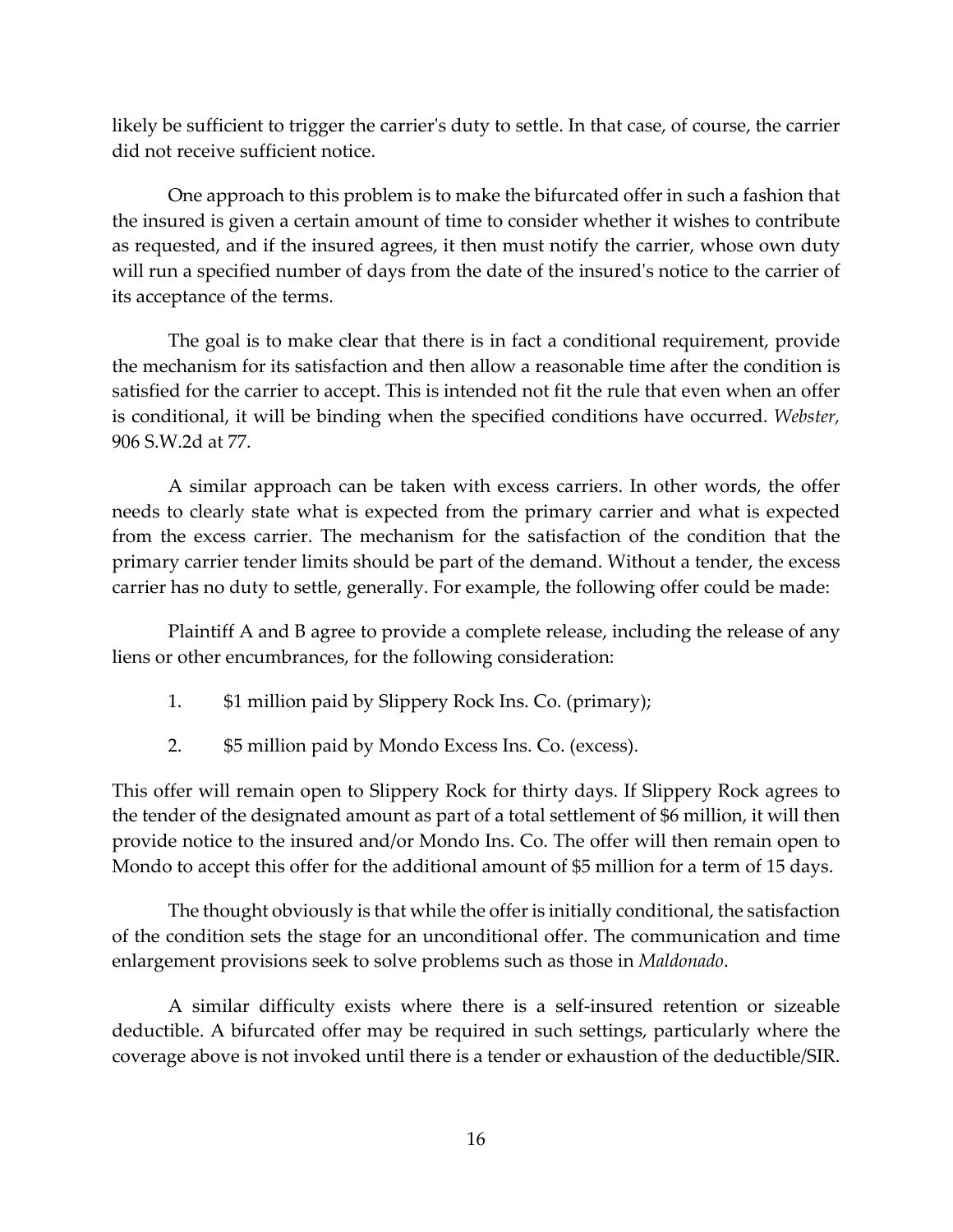### **C. Special problems with self-insurance and fronting policies**

### **1. The Self-Insured Retention**

### **a. What is it?**

At its core, a self-insured retention ("SIR") is a mechanism that allows the insured to reduce the total premiums it pays in exchange for less overall coverage. In essence, the insured becomes a partner with its insurers, and retains a portion of its own risk instead of shifting the entirety to its carriers.

With large and sophisticated business, liability claims are not so much of a risk as they are a cost of doing business. *See* DOUGLAS R. RICHMOND, *Self-Insurance and the Decision to Settle*, 30 TORT & INS. L. J. 987 (1995). The larger the enterprise is, the more likely it will be to have accidents that result in costly claims. Thus, the insured can effectively gamble that the money it saves in premiums will be more than the losses it expects to absorb.

The self-insured retention can either be the functional equivalent of a primary layer of coverage, or it can be excess. Where, for example, the insured retains the first \$1 million of losses, its insurers providing coverage above \$1 million are excess to the SIR. Alternatively, it may be that the insured retains some intermediate portion of the coverage, say for example, a first-layer excess in between the primary and second-level excess layer.

Regardless of what form the SIR takes, knowing when it applies and what the terms of the SIR agreement require is a complex issue for courts, litigants and their attorneys today. Thus, this section of the paper will attempt to provide the reader with a guide to resolving some of these problems.

To facilitate the discussion, the following scenario will be utilized:

The Insured has a liability policy with limits of \$10 million. However, the first \$2 million in losses are covered by the SIR. Therefore, the carrier actually provides coverage for losses ranging from \$2,000,000.01 up to and including \$10 million.

Further still, the policy provides that the Insured has a duty to settle claims within the SIR when liability is reasonably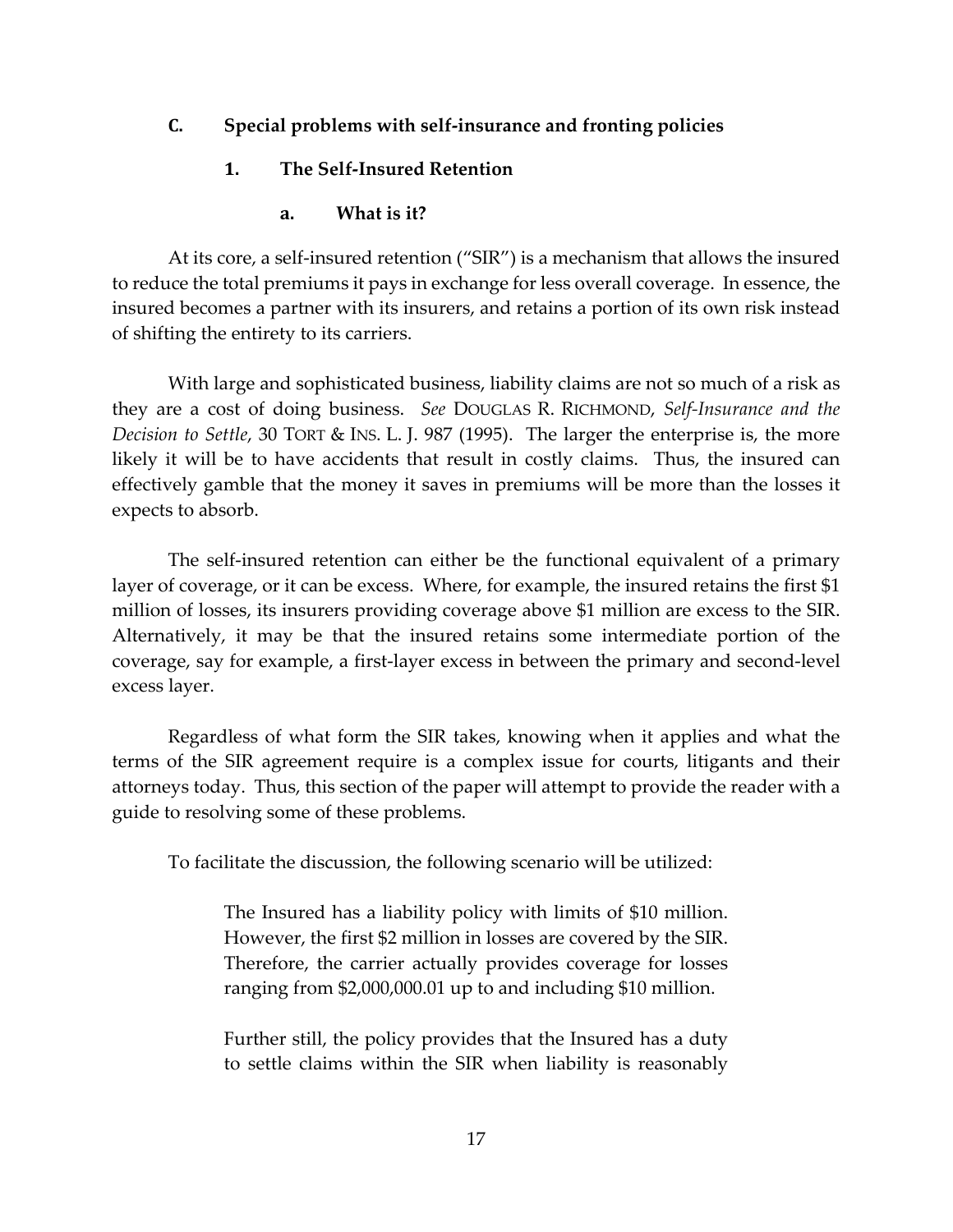clear. Otherwise, it has a duty to tender the SIR when a given claim exceeds the \$2 million SIR limit.

With this background, the issues surrounding the application of these coverage tools will be examined.

#### **b. Dresser**

In *International Ins. Co. v. Dresser Indus., Inc*., 841 S.W.2d 437 (Tex. App.--Dallas 1992, writ denied), the insured had a "fronting policy" as the primary layer of coverage, and it also retained the duty to defend. The court refused to engraft a contractual duty to protect the excess carrier by requiring reasonable attempts to settle within the SIR if possible. *Id.* at 442. Also, the court rejected arguments that there was any such commonlaw duty, and refused to allow such an action. *Id.* at 444-45.

Importantly, however, the clause only requires the insured to settle within the SIR where "liability is reasonably clear." This, of course, is a higher threshold than *Stowers* which only requires settlement when it is reasonable to do so, and it does not require liability to be reasonably clear.

### **c. What happens when . . .**

Returning the above scenario, what happens when a given claim exceeds the SIR limit, but the policy requires the insured to settle a claim within the SIR where possible? Nothing. The "duty to settle" clause is not triggered because the claim cannot be settled within the SIR. Thus, the insured must still contribute the SIR to a settlement effected by the excess carrier so long as the settlement was reasonable under the circumstances.

Absent contrary policy language, the insurer usually controls the SIR in settlement. See W. T. BARKER, *Combining Insurance and Self- Insurance: Issues for Handling Claims*, 61 DEF. Counsel J. 352, 357 (July 1994). When a loss exceeds the SIR, the insured must contribute its SIR to the payment of settlement or judgments. This result is dictated by the terms of the coverage it purchased. *See, e.g. H.E. Butt Grocery Co. v. National Union Fire Ins. Co.*, 150 F.3d 526, 528, 535 (5th Cir. 1998); *see also Vesta Ins. Co. v. Amoco Prod. Co.*, 986 F.2d 981, 988 (5th Cir. 1993); *Arkwright-Boston Mfrs. Mut. Ins. Co. v. Aries Marine Corp*., 932 F.2d 443, 447 (5th Cir. 1991). This result obtains, even over the insured's objections, and most cases hold that the insurer's decision will be given considerable deference by the courts. *Id.* at 358.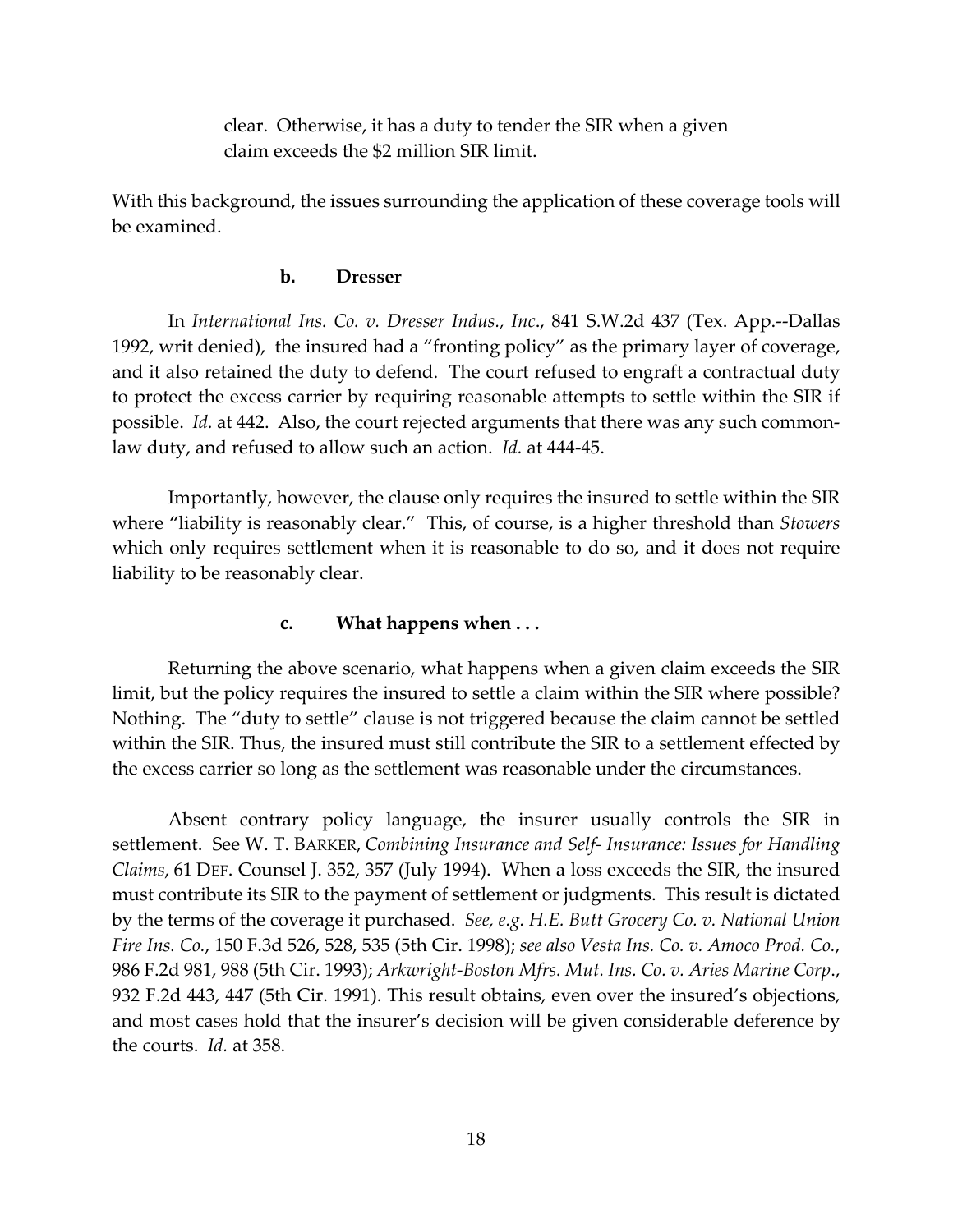There are several reasons that support giving the insurer control over the SIR and compelling payment so long as the settlement is a reasonable one. First, it is usually contractually required that the insured contribute its SIR when necessary. Policies contain language such as:

> We'll pay damages and defense costs of all covered claims or suits in excess of your self insured retentions up to the limits of coverage . . .; or

> The self insured retentions . . . fix the amount you'll be responsible for before the limits of coverage of this agreement will apply.

These clauses make clear that the SIR must be paid prior to the triggering of the excess layers.

Second, such a rule ceding control to the insurer promotes the public policy favoring settlement. *See, e.g. Dear v. Scottsdale Ins. Co.*, 947 S.W.2d 908 (Tex. App.--Dallas 1997, writ denied); *Brightwell v. Rabeck*, 430 S.W.2d 252 (Tex. Civ. App.--Fort Worth 1968, writ ref'd n.r.e.).

At least one California court has addressed a factually similar situation. In *Harbor Ins. Co. v. City of Ontario*, 231 Cal. App.3d 927, 282 Cal. Rptr. 701 (1991), the insured told the carrier that it had permission to settle the case, but also that it did not agree to the settlement for purposes of committing the SIR amount. *Id.* at 930-31. The court held that the insured's allowing the settlement to go forward *in any respect* amounted to *agreement as a matter of law*. *Id.* at 934-35. The court found that to allow the insured to reap the benefit of settlement going forward and then try to avoid paying the retention "would afford the insured the power unilaterally and arbitrarily to negate the SIR feature of the policy in those instances where the insurer wished to settle because the projected damages exposure penetrated the floor of the excess coverage." *Id.* at 935. This would be inconsistent with the reduced nature of the coverage purchased, including the related premiums for this reduced coverage. *Id.*

Thus, where a policy requires the insured to attempt settlement for claims falling within its SIR, it usually only does so where liability is "reasonably clear." But, when an insured purchases a policy with an SIR, it takes the risk that the entirety will be paid towards settlement. If a given claim reaches above the SIR limits, then the insured must contribute those limits toward the settlement. So long as the settlement is a reasonable one, the insured cannot otherwise complain about the excess carrier's decision to settle.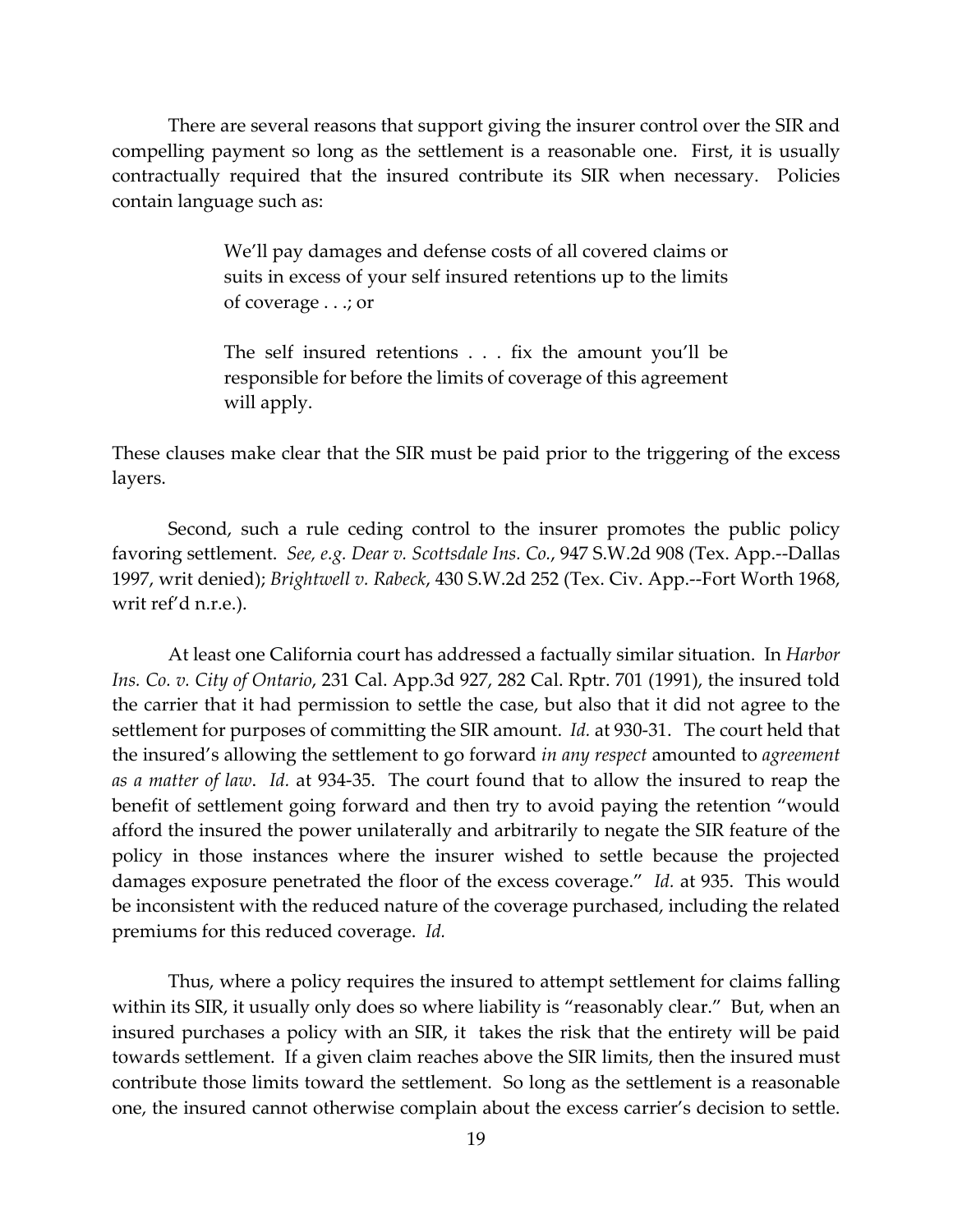Therefore, for claims that exceed the SIR, the test is whether the settlement itself was reasonable, not whether liability was reasonably clear.

# **D. Responsibilities of Primary to Excess—finding and exploiting downward pressure on the primary**

# **1. Various Theories**

The courts in the various jurisdictions have adopted a number of approaches in dealing with the obligations regarding settlement owed by a primary carrier to an excess carrier. The theories can be summarized as follows:

- (A) Direct duty. *Excess Liability: Rights and Duties of Commercial Risk Insureds and Insurers* § 6:5 (citing cases in California, Colorado, Illinois, Arizona, Louisiana, New York, North Carolina, and Wisconsin). Often based on a duty of good faith. *Camelot by the Bay Condominium Owners' Association, Inc. v. Scottsdale Ins. Co.,* 27 Cal.App.4th 33, 32 Cal. Rptr.2d 354 (1994); *Baen v. Framers Mutual Fire Ins. Co. of Salem County*, 723 A.2d 636, 639 (N.J. Super. Ct. App. Div. 1999). The primary is said to owe the excess carrier the same duty owed to the insured. *New England Ins. Co. v. Healthcare Underwriters Mut. Ins. Co.,* 352 F.3d 599 (2nd Cir. 2003); *accord American Centennial Ins. Co. v. Warner-Lambert Co.*, 681 A.2d 1241 (N.J. Ch. 1995)(involving primary allowing the insured to control the defense and negotiation of settlement)<sup>[1](#page-19-0)</sup>; *Estate of Penn v. Amalgamated General Agencies,* 372 A.2d 1124, 1127 (N.J. Super. Ct. App. Div. 1977); *Hartford Accident & Indemnity Co. v. Michigan Mutual Ins. Co*., 93 A.D.2d 337 (N.Y. App. Div. 1983)*, aff'd*, 463 N.E.2d 608 (N.Y. 1984).
- (B) Triangular reciprocity based on the duties shared among the primary, the insured and the excess carrier. *Transit Casualty v. Spink Corp.,* 156 Cal. Rptr. 360 (Ct. App. 1979).
- (C) Equitable subrogation, allowing several different theories available directly to the insured to be used by the excess carrier.
- (D) Assignment from the insured.

<span id="page-19-0"></span><sup>&</sup>lt;sup>1</sup> This case is of particular interest to those excess carriers with a fronting policy below. Often with fronting policies. The insured is allowed to completely control the defense and settlement of the case at least within the fronting policy limits.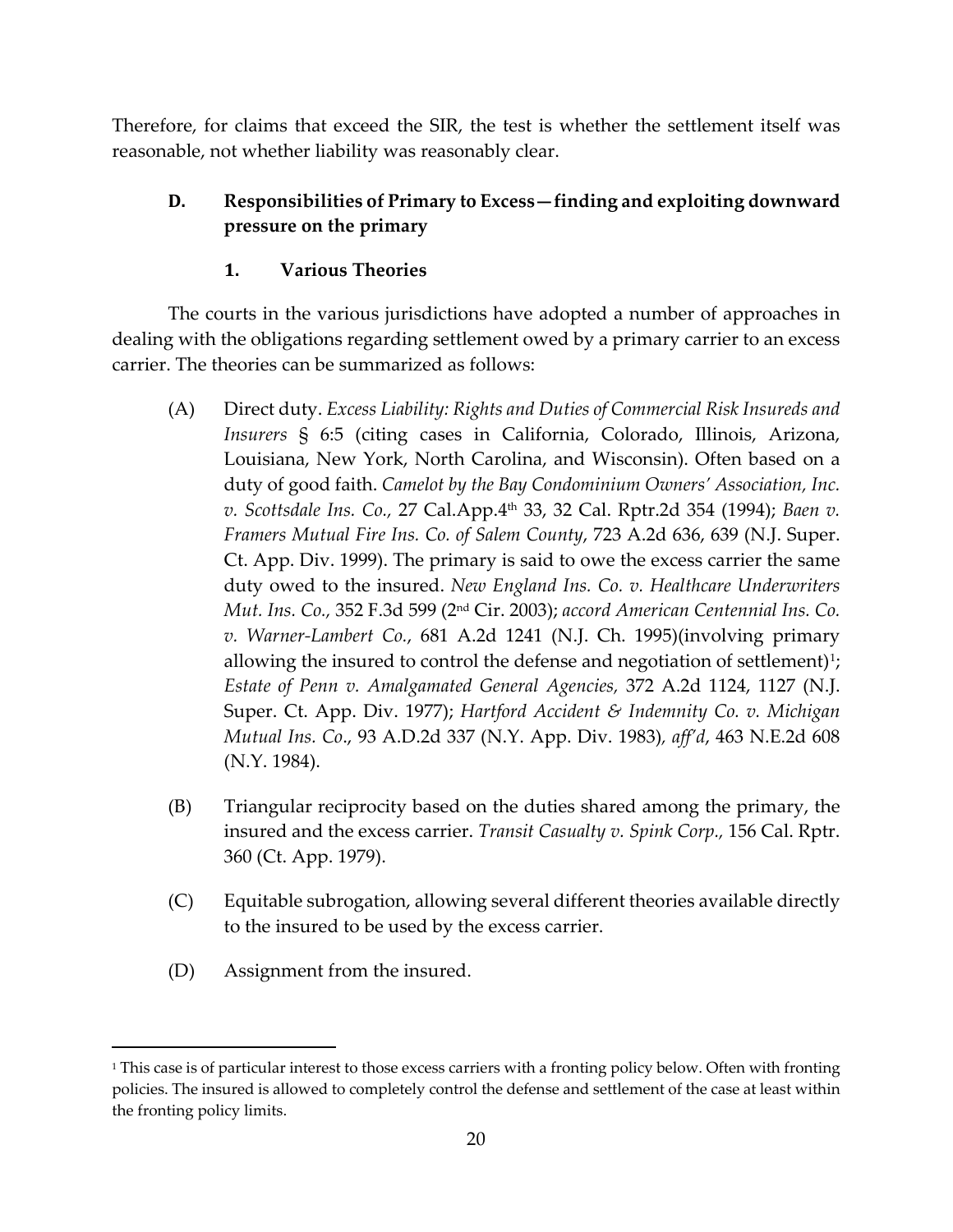### **2. Equitable subrogation—**

#### **a. The Texas Experience—American Centennial v. Canal**

In *American Centennial Ins. Co. v. Canal Ins. Co.,* 843 S.W.2d 480, 483 (Tex.1992), the insured had a typical coverage scheme -- a primary layer with two levels of excess on top. In this case, Canal provided primary coverage up to \$100,000; First State provided firstlevel excess coverage from \$100,000 to \$1 million; and American Centennial provided second-level excess coverage from \$1 million to \$4 million. *American Centennial Ins. Co. v. Canal Ins. Co.*, 843 S.W.2d 480, 481 (Tex. 1992).

The insured, General Rent-a-Car, was sued in a wrongful-death action resulting from a blowout of an allegedly defective tire on one of its rental cars. *Id.* Canal investigated and defended the underlying lawsuit, retaining outside counsel to represent the insured. However, the defense was allegedly botched by insurance defense counsel, thus forcing the insurers to settle the case for \$3.7 million. *Id.* In response, the two excess carriers sued the primary carrier and the defense lawyers, on a variety of theories.

The court framed the issue as "whether an excess insurance carrier has a cause of action against a primary carrier and trial counsel for mishandling a claim." *Id.* Initially, the court noted that *Stowers* allows an insured to sue a primary carrier for negligently failing to settle a claim within policy limits. Further, the court also noted that equitable subrogation was a vehicle by which the excess carrier could sue the primary on a *Stowers* claim. Also, the court recognized that equitable subrogation was valid under Texas law, but that it had never been raised in this context. *Id.* at 482.

The *American Centennial* court noted that many states allow an excess carrier to pursue a primary carrier for botching the defense of the underlying lawsuit and that a majority of these states do so through the vehicle of equitable subrogation. *Id.* at 482-83, nn. 2-3. The court noted that allowing such an action encourages fair and reasonable settlements of lawsuits. *Id.* at 482. Also, absent such a right, the primary would have less incentive to settle within the policy limits, and thereby cause an increase in the premiums of excess coverage. *Id.* at 483. Although the court did not expressly state as much, the concept of protecting the insured is furthered by the court's holding. By failing to treat the excess carrier as the insured, then the insured would be less able to purchase excess coverage at a discounted rate. Thus, the insured is an indirect beneficiary of the court's protection of excess carriers. Finally, the court noted that this would help to ensure a fair and equitable distribution of losses among primary and excess carriers.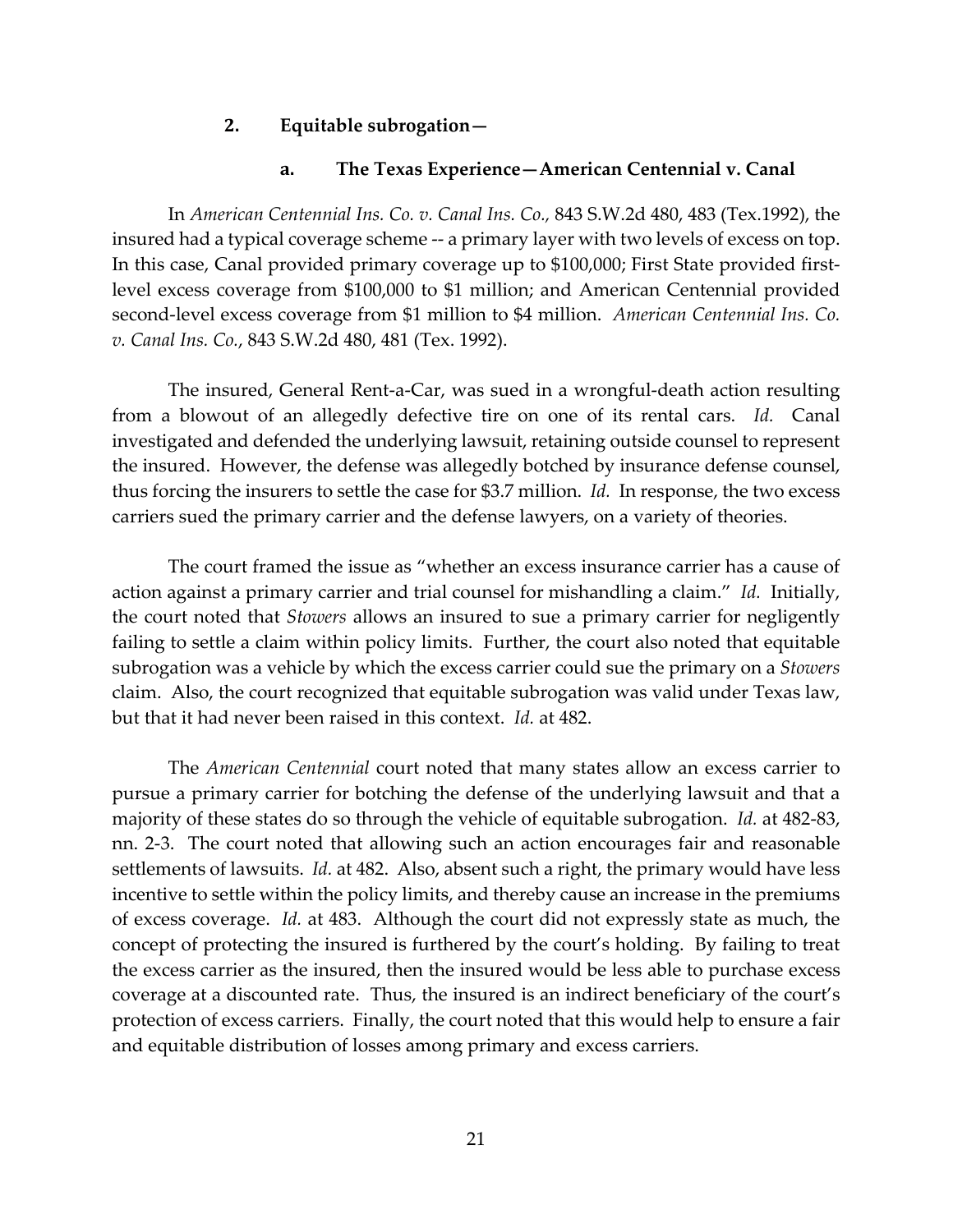In one of the more important points supporting equitable subrogation rights, the court noted that it did not want to relieve the primary carrier of its *Stowers* obligations simply because the insured contracted for excess coverage. *Id.*

Finally, the excess carriers urged the court to allow a direct action against the primary carrier, rather than through the derivative nature of a subrogation claim. The court noted that the advantage sought by such a rule would allow the excess carrier to ignore any policy defenses against the insured. Because the insurer must "stand in the insured's shoes," then any defense valid against the insured is also valid against the insurer seeking to recover on the insured's claim. The court noted that only a few jurisdictions allow such an action and that the case could be resolved without reaching the issue. Thus, the court refused to recognize a direct right at that time, but did leave the door open to reconsider the issue in a proper case. *Id.*

Damages in the equitable subrogation action by the excess carrier against the defense counsel and the primary carrier appear to clearly be based on a legal fiction. If there is excess coverage, and it pays, the insured is protected and suffers no harm. *American Centennial* clearly holds that public policy favoring protection of excess carriers and their low cost/high limits coverage and the need to make sure that offending primary carriers and defense lawyers do not escape punishment justifies this approach to damages. That being said, the assumption of damages is still based on a fiction. The Supreme Court has since indicated in other contexts that damages should be real and not fictional. *State Farm Fire & Cas. Co. v. Gandy,* 925 S.W.2d 696 (Tex. 1996).

One ponders whether a direct action or duty rule would be more realistic and logically accurate. If the excess carrier could sue directly based on duties owed by the primary carrier to it, then the amount it pays is in fact a damage to it and not some fictional harm. The reality is that *American Centennial* reflects a blending of direct duty and equitable subrogation concepts. One need look no further than the rule that the excess carrier is subject to defenses applicable to both it and the insured in whose shoes it stands.

The opinion in *American Centennial* was a plurality opinion. In a concurring opinion joined by a majority of the court, Justice Hecht wrote that recovery in an equitable subrogation case did not include a right to recover by the excess carrier "in its own right or for statutory or punitive damages." *Id.* at 485. The concurring opinion states that the *Stowers* action would be the only one allowed and that the excess carrier would not be permitted to bring statutory or punitive damages claims. The opinion goes on to state that the majority opinion refers only to negligence/*Stowers* claims and thus must hold that these claims were the only ones available.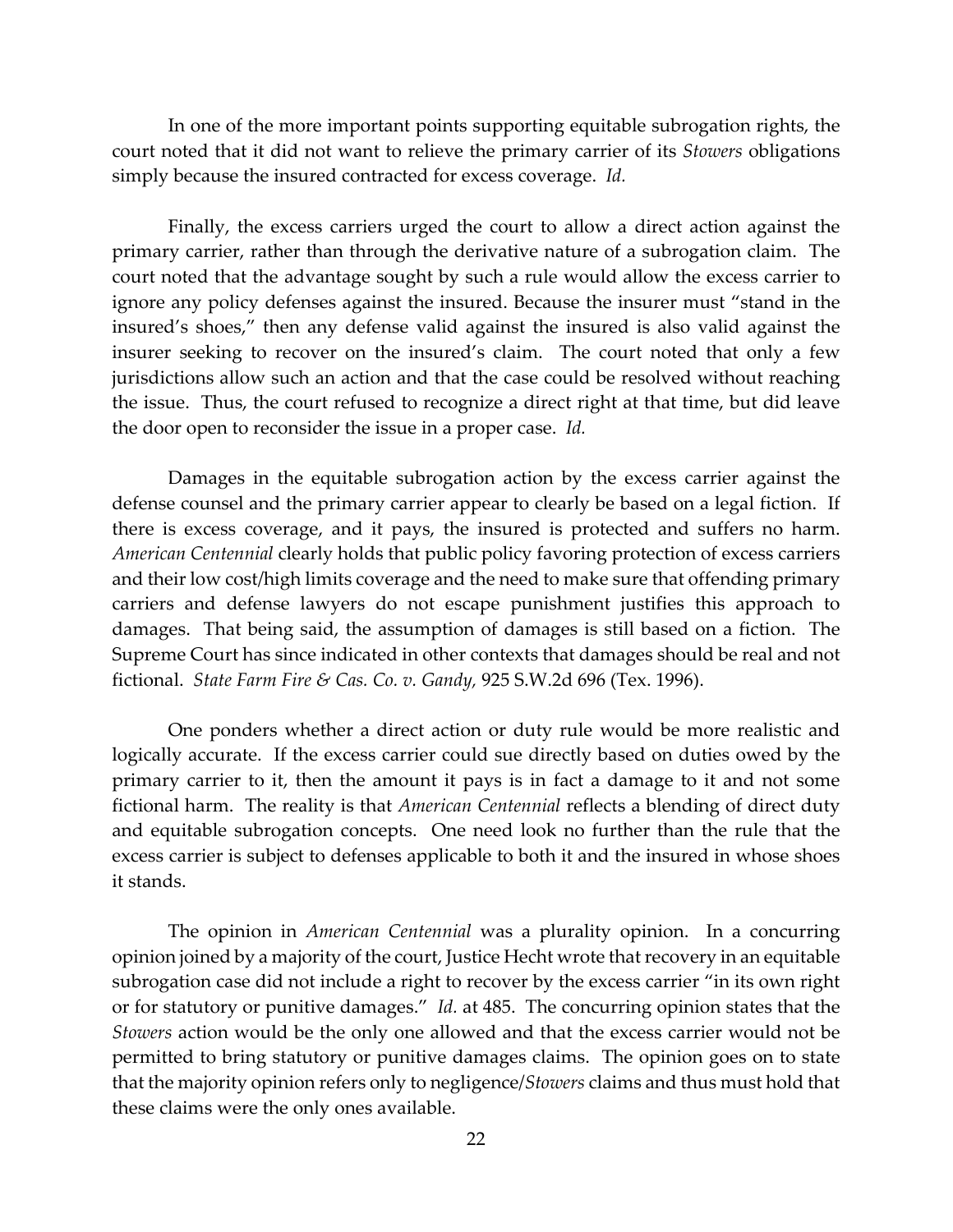The Supreme Court next discussed whether the excess carrier could pursue a malpractice claim against the defense lawyers hired by the primary carrier. After initially noting that Texas recognizes the defense of privity to a legal malpractice claim, the court observed that none of these cases involved a subrogation action, rather than a direct assignment. *Id.* at 484.

The court noted that it did not want to needlessly interfere with the lawyer-client relationship, but that allowing a subrogation action in this instance would only allow the excess carrier to assert the insured's existing rights, rather than creating new ones. *Id.* at 485. As with primary carriers, the court did not want to relieve the defense lawyers of their duties to the insured simply because the insured has chosen to purchase excess coverage. Thus, it allowed a subrogation action against the defense lawyers.<sup>2</sup> *Id.* 

### **b. Birmingham**

*Birmingham* represents a classic inter-carrier dispute. After settling the underlying judgment, the excess insurer filed suit against the primary carrier, among others. *Birmingham Fire Ins. Co. v. American Nat'l Fire Ins. Co.*, 947 S.W.2d 592 (Tex. App.– Texarkana 1997, no writ).

*Birmingham* involved a claim by an excess carrier against a primary carrier. Initially, the court discussed whether the primary carrier had a duty to negotiate with the claimant(s), and held that under *Garcia*, a carrier has no duty to "negotiate in good faith the settlement of a case." *Id.* at 596-97. "'Negotiation' is the 'process of submission and consideration of offers until [an] acceptable offer is made and accepted.'" *Id.* at 597. The carrier likewise has no duty to even "solicit settlement offers from a third-party plaintiff." *Id.* (citing *Insurance Corp. of Am. v. Webster*, 906 S.W.2d 77, 79 (Tex. App.–Houston [1st Dist.] 1995, writ denied)).

The court also noted the fact that the "ultimate issue" according to *Garcia* is whether a reasonable demand to settle within limits was presented to the insurer. *Id.* at 598. Thus, the carrier has no duty whatsoever to negotiate or initiate settlement discussions. *Id.* at 598-99.

<span id="page-22-0"></span><sup>&</sup>lt;sup>2</sup> Importantly, the court noted that it was not deciding whether assignment of a legal malpractice claim was permissible, but rather that it was simply allowing the excess carrier to enforce the insured's action through equitable subrogation. *Id.* at 484 n.6.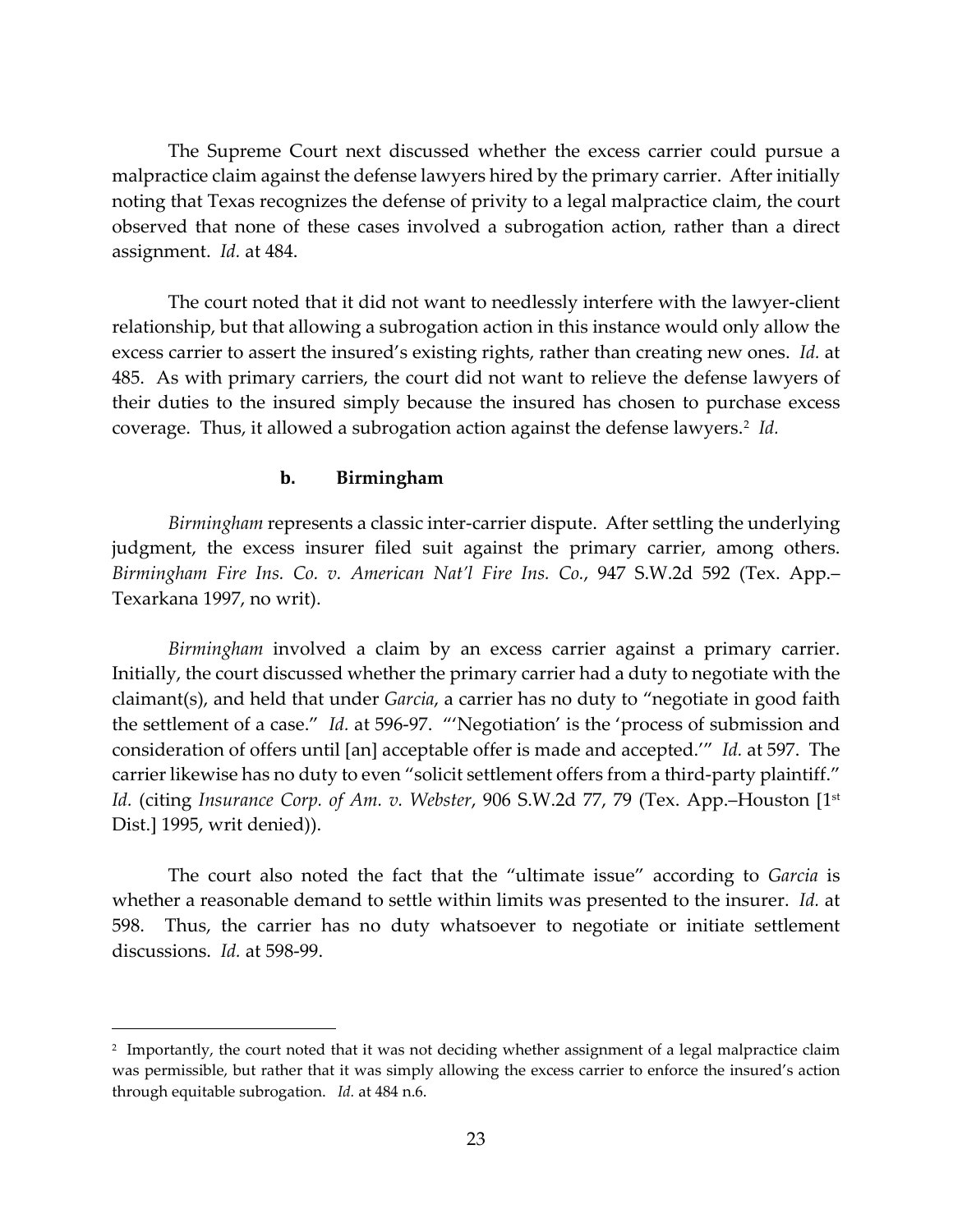Most important for the purposes of this paper is that the *Birmingham* court also held that a comparative negligence defense may be raised against an excess carrier who negligently provided damaging information to the claimant's counsel. *Id.* at 596. This seems to be a case that invokes *Canal's* warning that an insurer could be held liable for its own negligence under certain circumstances prior to the triggering of its duty to defend.

#### **c.** *Keck—***The Next Step**

In *Keck, Mahin & Cate, Grant Cook v. National Union Fire Ins. Co. of Pittsburgh, P.A.*, 20 S.W.3d 692 (Tex. 2000), the court's holding sets forth a number of rulings critical to suits between carriers. The court also appears to have halted to some extent the contraction of other available tort theories, albeit without discussion of *Garcia, Guin, Traver, or Head.*

In *Keck,* the insured was sued for damages allegedly caused by improper processing and marketing of shrimp. *Id.* at 695. The insured retained the law firm of Keck, Mahin & Cate ("KMC") to defend it in the lawsuit. Subsequently, KMC tendered the defense to the insured's carriers, National Union and Insurance Company of North America ("INA"). INA was the primary insurer, with policy limits of \$1 million. National Union provided excess coverage from \$1 million to \$10 million. *Id.*

During the underlying suit, the plaintiff's made a demand for \$3.6 million, which was rejected by both carriers and the insured. *Id*. KMC advised that it believed the case could probably be settled for less than half this amount. During trial, however, the case settled for \$7 million, with INA contributing its \$1 million and National Union paying the remaining \$6 million. *Id.*

Subsequently, National Union filed suit against INA and KMC for allegedly mishandling the defense of the suit, and it sought reimbursement of the \$6 million it paid to settle the case. *Id.* National Union's claims were based on the equitable subrogation theory announced in *Canal*, *supra*. *Id.*

The appellate history of this case is worth brief mention. The 14th Court of Appeals decided the case in October, 1997. The Supreme Court initially denied review in June, 1998. However, on rehearing, the court granted review in July, 1999.

### **(1) An Evolving Doctrine**

*Keck* is a significant case for a number of reasons. It represents the evolving nature of a newly created right of action. In *Keck*, the Supreme Court was faced with delineating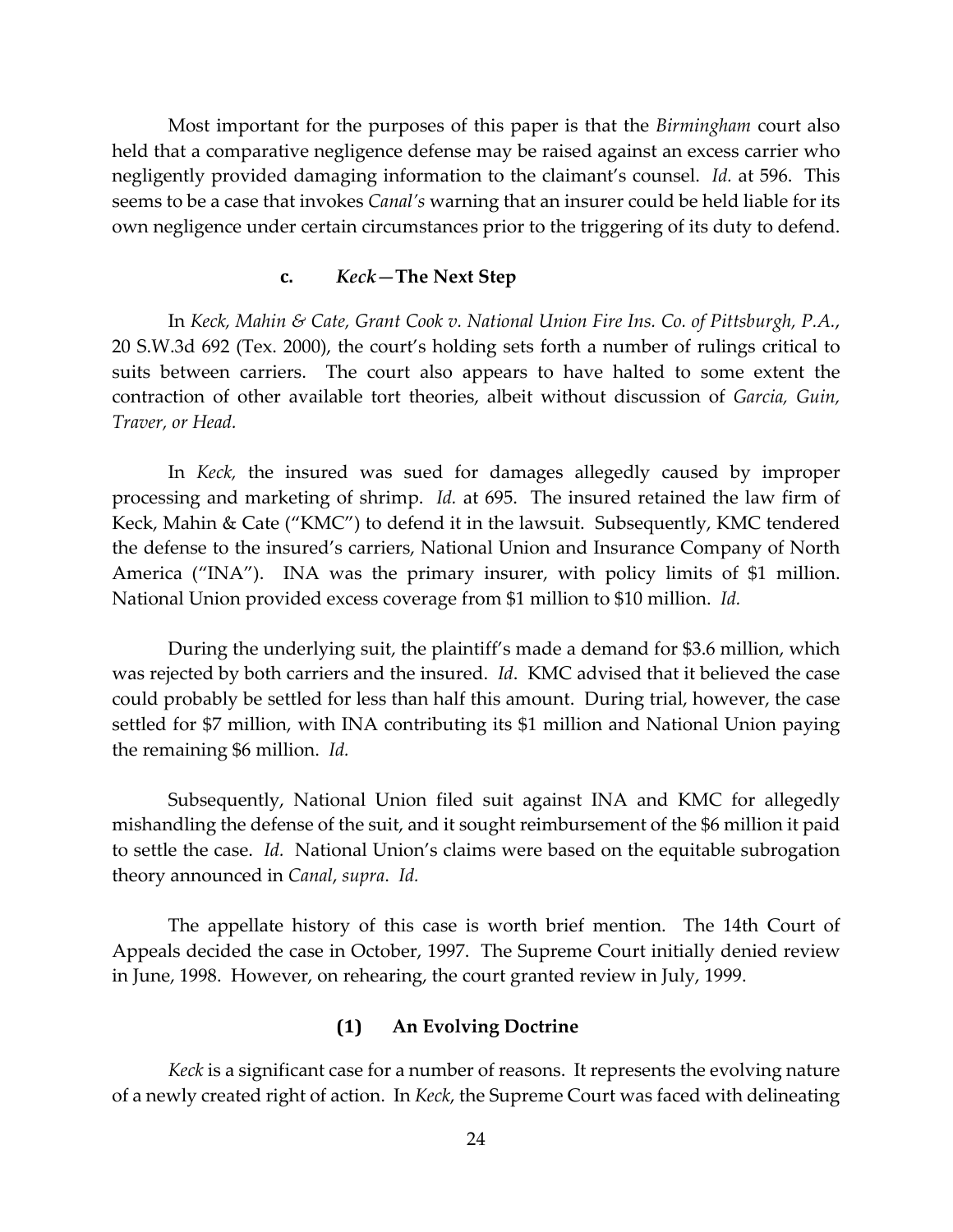the contours of the rule from *Canal*. The court was faced with deciding what defenses are available, how they should be applied, and other issues to define the scope of the equitable subrogation doctrine in this context.

First and foremost, *Keck* presented an opportunity for the Supreme Court to reexamine its holdings in *Canal*. The court affirmed the validity of the subrogation rights it announced in *Canal* with little discussion. After reiterating *Canal's* basic holding, the court noted that Justice Hecht's concurring opinion, joined by a majority of the court, also stated that a defendant to an equitable subrogation claim was entitled to "any defense available against either the insured or the excess carrier, including the excess carrier's unreasonable refusal to cooperate in the defense and settlement of the action." *Id.* at 700 (quoting *Canal*, *supra*, at 486). Thus, like any subrogation claim, any defenses good against the subrogor are also good against the subrogee.

Secondly, after reaffirming *Canal,* the court went on to more fully elaborate on the true nature of the equitable subrogation action. The defendants raised a number of defenses against the excess carrier, including comparative fault and voluntary payment. Below is a detailed discussion of the court's treatment of each issue.

#### **(2) Comparative Fault**

KMC argued a number of points asserting that the excess carrier could not recover due to its own negligence. KMC argued that National Union was negligent respecting its duty to defend. Initially, the court noted that an excess carrier's duty to defend generally is not triggered until the primary carrier tenders its policy limits. *Id.* at 700-01. Thus, the court held that any alleged negligence of National Union for failing to participate in the defense prior to the tender of the primary policy limits was irrelevant to KMC's claims of comparative fault. *Id.* However, the court also noted that *the excess carrier could not affirmatively disrupt or harm the insured's defense.* KMC alleged that National Union failed to appear at a deposition in the underlying case. The court held that if KMC could prove that this harmed the insured's defense, then such evidence would be relevant to a comparative fault defense. *Id.* Thus, a mere failure to aid the insured's defense is not a viable defense to a subrogation claim, but *affirmative* conduct which actually hurts the insured's defense can be a valid defense to a subrogation claim.

Next, KMC argued that the \$7 million settlement was excessive and that National Union should be held responsible for failing to settle the case for less when it had the opportunity to do so prior to trial. However, the court rejected this theory, noting that the excess carrier's duty to settle is also not typically invoked until the primary policy limits are tendered. *Id.* at 701. Since the \$3.6 million offer had occurred prior to that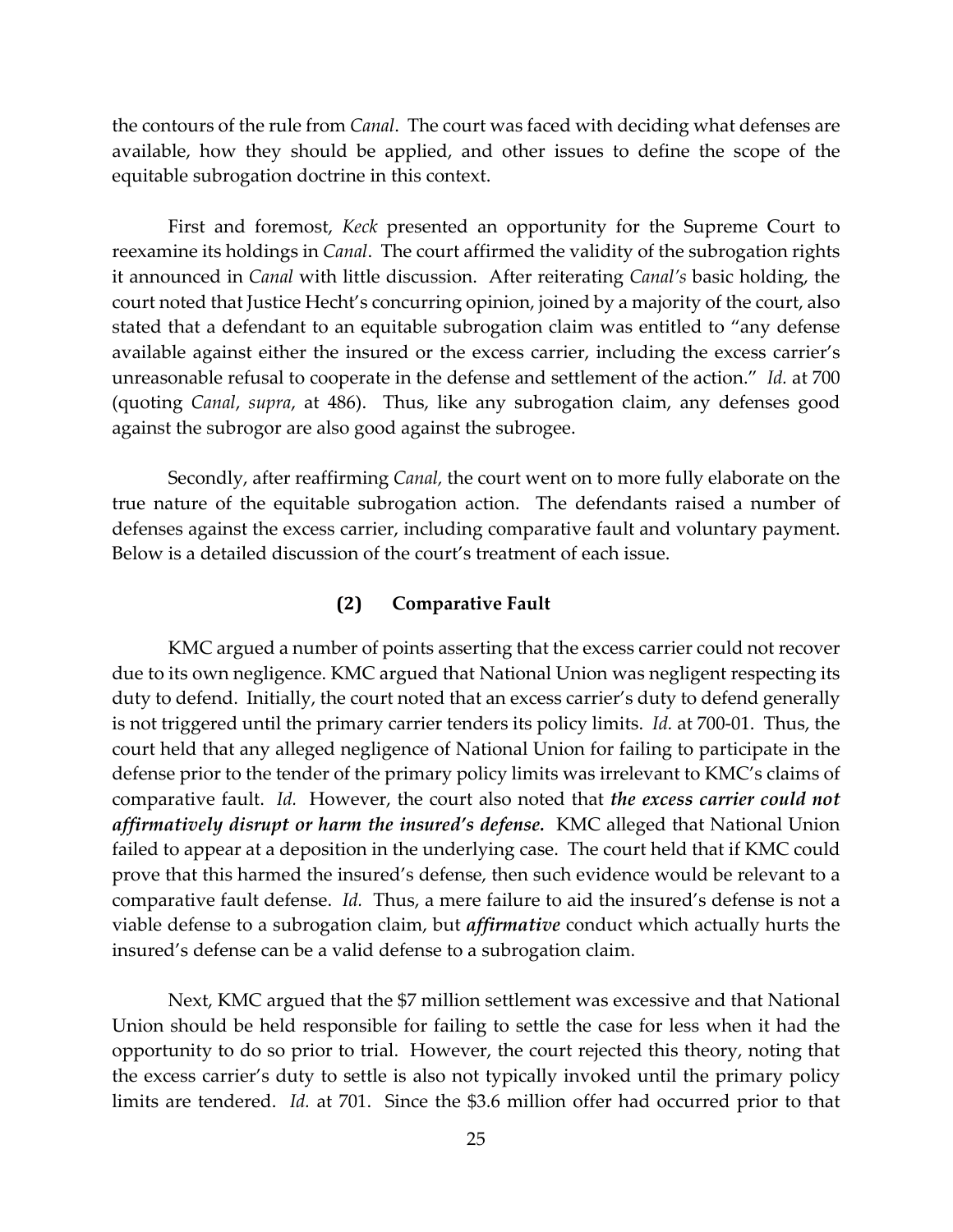point, then the failure of National Union to respond to that offer was irrelevant because the offer had been revoked by the time the primary policy limits were tendered. *Id.*

The primary carrier also argued comparative fault principles. It asserted that National Union should have protected itself better by doing such things as exploring the coverage issues more thoroughly, reserving rights, investigating the underlying claim more diligently, and other similar acts. *Id.* at 702. For the reasons above, the court also rejected this argument, noting once again, that National Union's pre-tender conduct was irrelevant. *Id.* Specifically, the court stated:

> [W]e agree with the court of appeals that National's pretender conduct is irrelevant to the issue of comparative responsibility unless there is evidence that National interfered with the insured's defense or assumed control of the defense at some earlier point in time.

*Id.* at 702. Thus, in the typical case, an excess carrier will not be liable for pre-tender conduct. But, if it chooses to interfere with the claim or assume control, it should be prepared to accept responsibility for its conduct.

### **(3) Volunteer Doctrine/Defense**

KMC also argued that the payment by National Union amounted to a voluntary choice—one that National Union was not legally obligated to perform. The court of appeals elaborated on this issue. In the court of appeals, the primary carrier argued that "National [Union] paid the \$6 million as a 'volunteer', and therefore, it could not recover under an equitable subrogation theory." *National Union Fire Ins. Co. of Pittsburgh, P.A. v. Insurance Co. of N. Am*., 955 S.W.2d 120, 124-25 (Tex. App.--Houston [14th Dist.] 1997). Unfortunately, the court did not further address the issue. However, in the discussion of whether *Canal's* holding entitles an excess carrier to recover punitive damages, the court held that it could not, stating that "[a]s a general rule, subrogation gives indemnity and no more." *Id.* at 133. Importantly, the court elaborated as follows:

> In other words, a party who successfully brings suit based on the doctrine of equitable subrogation can only recover *the amount he was required to pay* because of the actions of the defendant.

*Id.* (emphasis added).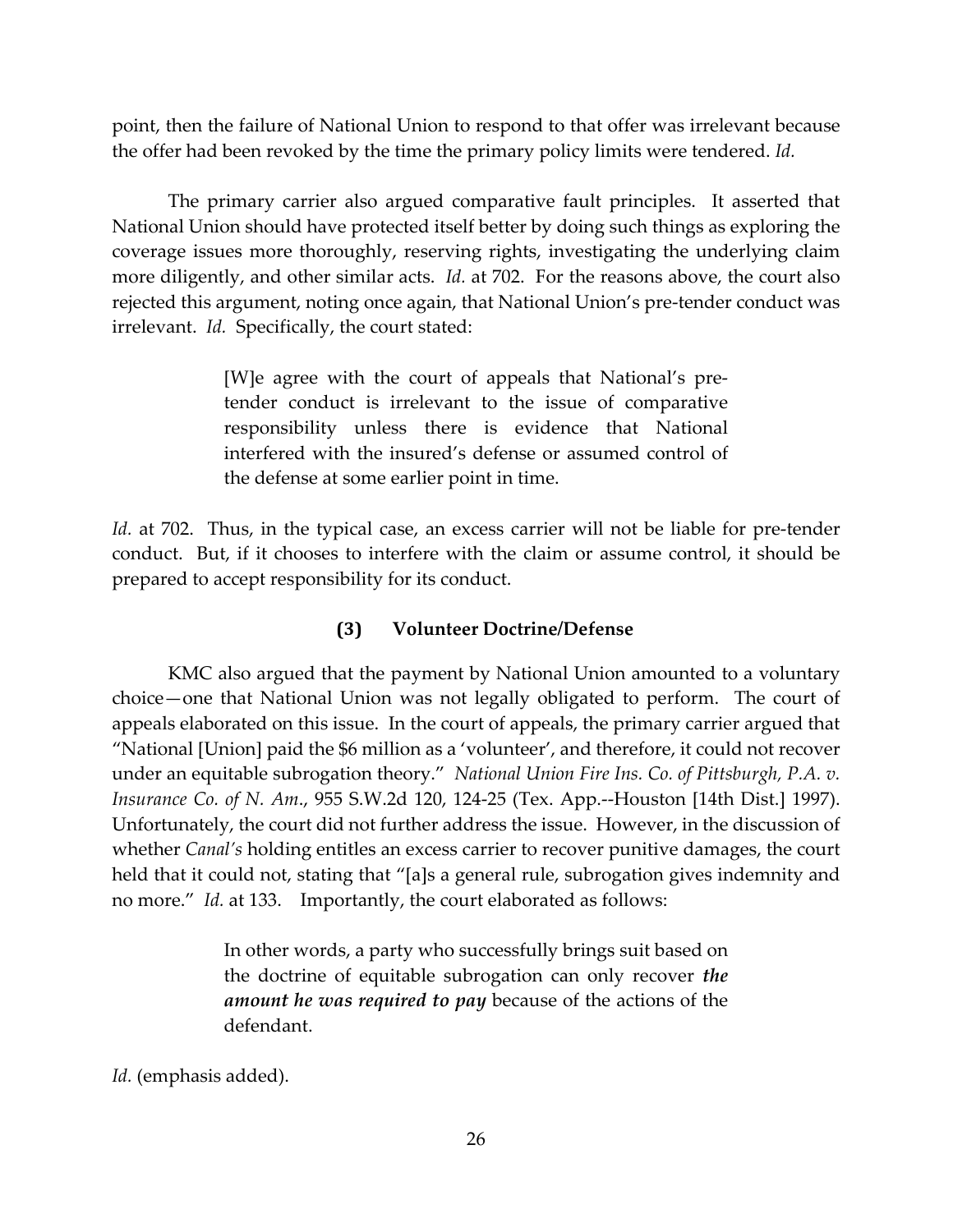At the Supreme Court, KMC argued that "had National thoroughly investigated the underlying claim it would have discovered that its excess policy did not provide coverage for the [underlying claim]." *Keck*, 20 S.W.3d at 702. The court noted initially that an insurer who pays a liability claim is not a volunteer if the payment is made *in good faith and under a reasonable belief that the payment is necessary for its protection. Id.* (citing *Arkwright-Boston Mfrs. Mut. Ins. Co. v. Aries Marine Corp*., 932 F.2d 442, 447 (5th Cir. 1991)). Further, the court noted that Texas courts have taken a liberal stance towards payments made by insurers to settle liability claims against their insureds. *Id.* Thus, an excess carrier's payment "has been said to be *presumptively involuntary for subrogation purposes*." *Id.* (emphasis added).[3](#page-26-0)

The Supreme Court rejected the approach urged by KMC, observing that it would increase conflict between insurers and insureds and that it would discourage insurers from paying or settling disputed claims. Thus, the court held that this was bad public policy and they declined to adopt the volunteer doctrine as framed by KMC. *Id.*

### **(4) Causation**

An insurer is not a volunteer merely by paying a contingent claim, or by paying more than its proportionate share of a given loss. *Foremost County*, *supra*. The court noted that so long as the monies were paid on behalf of the insured, then the carrier was deemed not to be a volunteer. *Id.* However, it does have limits. Merely protecting the insured's interest is insufficient to avoid the volunteer defense. *Id.* at 762. As the Texas Supreme Court later noted, it has to be an effort to protect the payor's own interest. *See Keck Mahin & Cate, infra*, 20 S.W.3d at 702. There, the court noted that an insurer who pays a liability claim is not a volunteer if the payment is made in good faith and under a reasonable belief that the payment is necessary for its protection. *Id.* (citing *Arkwright-Boston Mfrs. Mut. Ins. Co. v. Aries Marine Corp*., 932 F.2d 442, 447 (5th Cir. 1991)). Further, the court noted that Texas courts have taken a liberal stance towards payments made by insurers to settle liability claims against their insureds. *Id.* Thus, an excess carrier's payment "has been said to be *presumptively involuntary for subrogation purposes*." *Id.* (emphasis added).

Further, the volunteer issue is unaffected regardless of whether the insurer seeking recovery does so through either conventional or equitable subrogation. *Foremost County*, *supra*. However, the presence of an "other insurance" clause may impact this analysis. *See Traders & General Ins. Co. v. Hicks Rubber Co.*, 140 Tex. 586, 597, 169 S.W.2d 142 (1943)(where both policies limited the liability to a proportionate share of the loss, recovery cannot be had for amounts paid in excess of that insurer's proportionate share).

<span id="page-26-0"></span><sup>&</sup>lt;sup>3</sup> As a very general rule, a voluntary payment by a carrier bars later claims for reimbursement. The carrier should make clear in writing to other carriers and to the insured that amounts paid for defense or settlement are subject to the right to seek reimbursement pursuant to subrogation. *See, e.g., Commercial Union, supra, at* \*5 (holding that where carrier had equal duty to defend but failed to raise "other insurance" issue, equitable subrogation was not permitted). Providing a defense subject to a reservation of rights, if the carrier in fact had a duty to defend, does not make a carrier a volunteer. *Texas Prop. & Cas. Ins. Guar. Ass'n v. Southwest Aggregates, Inc.,* 982 S.W.2d 600, 608-09 (Tex. App.-- Austin 1998, no writ).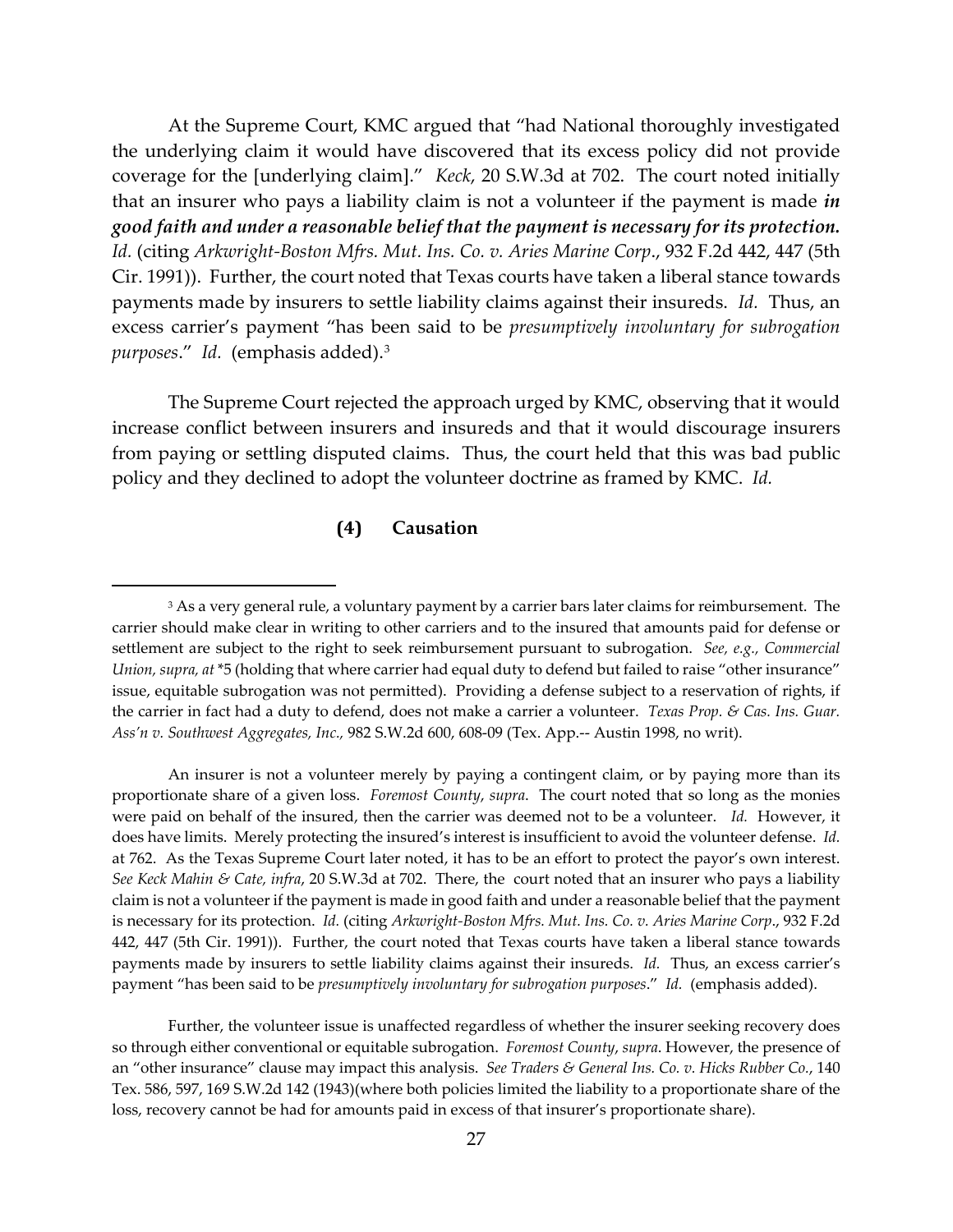Finally, the court dealt with the issue of causation. All the parties agreed that the settlement was excessive, but the dispute arose concerning who was at fault for the bad settlement results. The court noted that National Union had a heavy task -- it had to prove that the settlement was excessive in the abstract, but also reasonable under the circumstances. Thus, in order to recover, it had to have damages (i.e. a settlement figure higher than the case was actually worth), but at the same time, its actions had to be reasonable (i.e. the amount paid was reasonable in light of the circumstances). The court concluded:

> National's entitlement to damages will thus depend on proof that the true value of [the underlying claim] was less than \$7 million but that KMC's malpractice inflated its value. Assuming such proof, National may then recover as damages the difference between the true and inflated value less any amount saved by the settlement.

*Id.* at 703.

#### **(5) Implications of** *Keck***,** *Mahin & Cate*

The *Keck* decision may have broad implications for the rights afforded by *Canal.* Under *Canal*, an excess carrier was allowed to sue the primary carrier for mishandling the defense. *Canal*, *supra*. But, *Canal* was decided in 1992. Eight years later, *Keck* maintained this right of action.

In *Keck,* the Supreme Court left of a number of stray comments and holdings in the context of a claim by an excess carrier against the primary carrier and the defense attorneys (selected by the insured) that seem at odds with *Traver, Head* and a number of other decisions regarding theories of liability regarding settlement-related conduct. In that case, the claimant offered to settle for amounts in excess of the primary policy, but within the limits of the excess policy. The case was prematurely pushed to trial and the lawyers were unable to obtain a continuance. The primary carrier immediately tendered its policy limits. The excess carrier eventually settled the suit for almost twice the original demand from the claimants.

After *Traver*, one would have thought that an excess carrier, in an equitable subrogation action, could not bring a suit against a primary carrier for "mishandling" the insured's defense. Apparently not, according to *Keck. This is precisely the nature of the suit brought in that case.* The court held that the excess carrier could recover if it proved that the primary insurer or the defense attorneys "mishandled the defense," and that a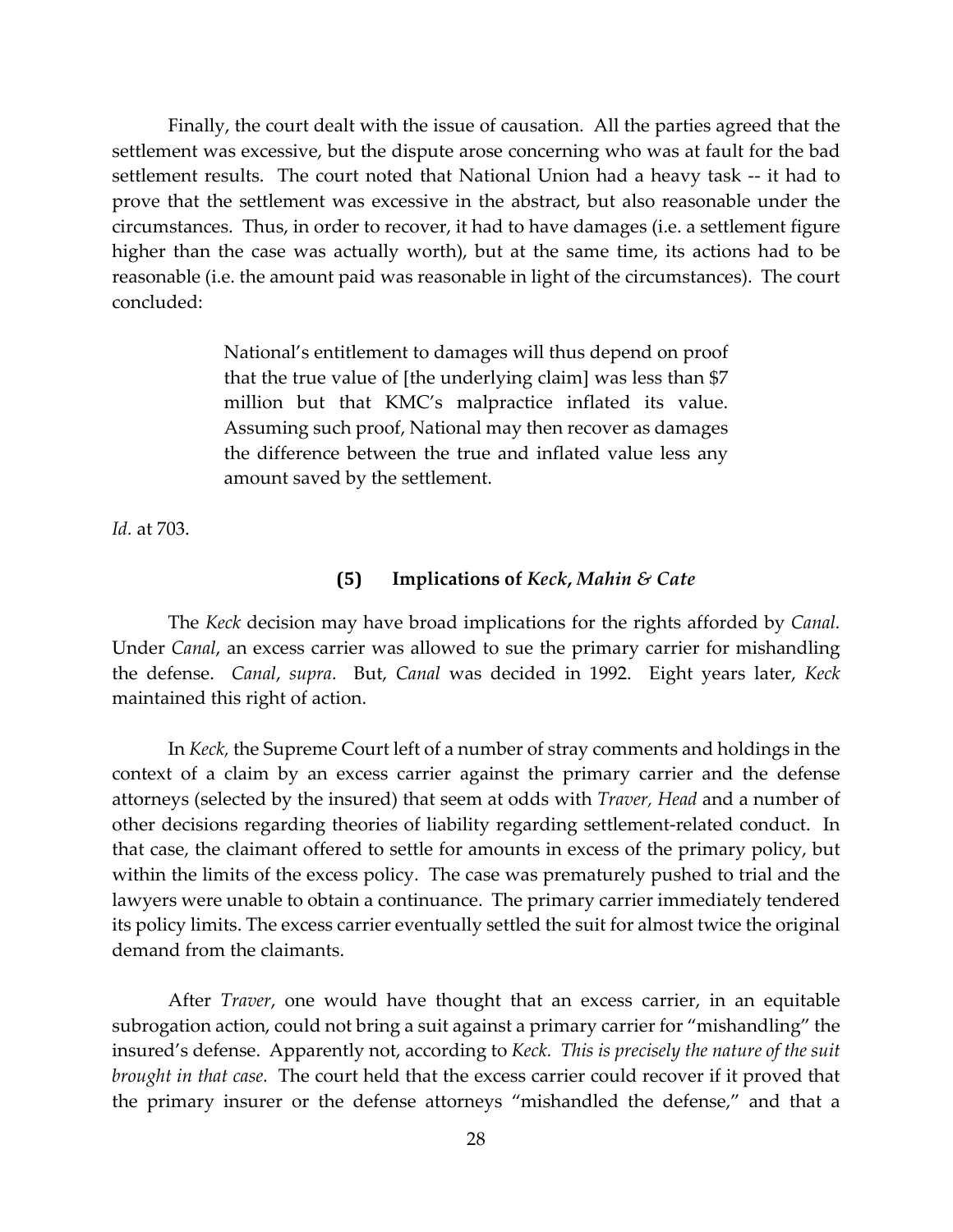judgment in excess of the cases' true value would have resulted*. Id.* at 703. *But see Westchester Fire Ins. Co. v. American Contractors Ins. Co.,* 1 S.W.3d 872 (Tex. App.–Houston [1st Dist.] 1999, no pet.)(refusing to recognize a claim that the primary carrier negligently handled the settlement where the basic *Stowers* requirements were not satisfied).

Justice Hecht stated in a concurring/dissenting opinion that he was not sure that an excess carrier has *no duty to defend or settle a claim against the insured until the primary policy is exhausted.* Justice Hecht urges careful examination of the duties of excess carriers.

Moreover, the *Keck* court held that an excess carrier bringing an equitable subrogation suit is subject to a comparative responsibility defense based on any conduct by it that is shown to have interfered with or controlled before the tender of the limits by the primary carrier. *Keck*, 20 S.W.3d at 702. The court in *Keck,* noted that in the *American Centennial* concurring opinion, to which a majority of the court agreed, the court noted that a primary carrier should have as a defense any defense "available against either the insured or the excess carrier, including the excess carrier's unreasonable refusal to cooperate in the defense and settlement of the action." The *Keck* court also cited the opinion in *Birmingham Fire Ins. Co. v. American Nat'l Fire Ins. Co.,* 947 S.W.2d 592, 596 (Tex. App.–Texarkana 1997, writ denied), which held that a comparative negligence claim may be brought against an excess carrier who negligently provided damaging information to the claimant's counsel.

One must ask what the excess carrier's negligence has to do with a subrogation claim brought in the name of the insured? Of course, a contribution claim could be brought against the excess carrier itself for its actions in causing the harm for which its is bringing the subrogation case. Thus, this distinction may be of little apparent, practical difference. However, a claim for contribution may not be brought if the true plaintiff, the insured in a subrogation action, could not bring the claim. As the court later holds, an excess carrier that is not in the process of defending the insured has no duty to defend.

The court held that an excess carrier has no duty to settle until the primary carrier has tendered the primary limits. *Id. Apparently, the excess carrier must also have taken over the defense of the case. Id.* Thus, the failure of the excess carrier in *Keck* to respond to the initial settlement demand of \$3.6 million could not be used as contributory negligence where the offer came prior to tender of the primary limits and prior to takeover of the defense. *Id.*

The court thus held that even if the excess carrier was negligent in failing to "explore coverage issues more diligently, reserved its rights . . . investigated the merits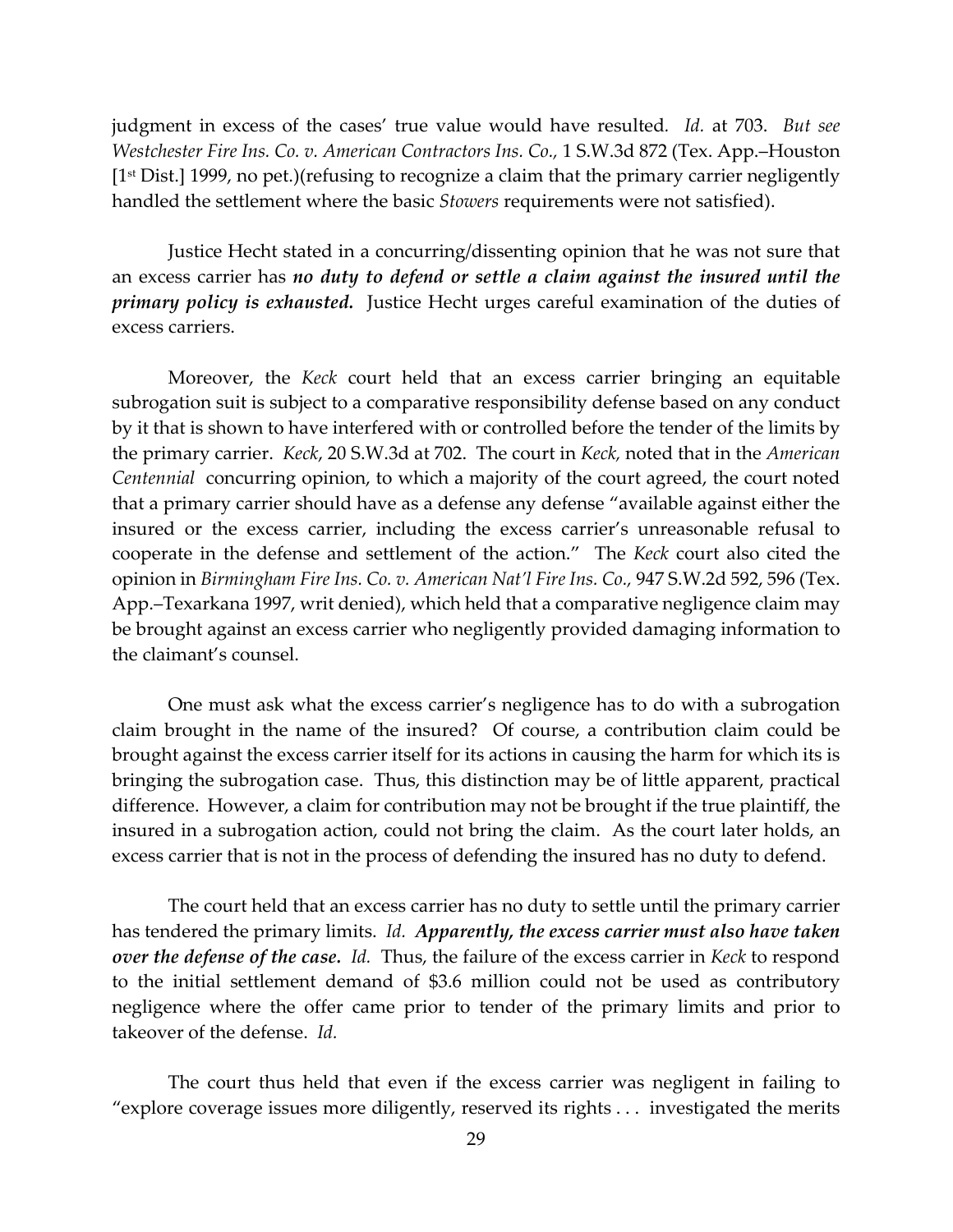of the third-party claim more thoroughly, hired independent counsel to monitor the third-party claim, supervised its claim adjuster more closely, and demanded to settle the claim months before trial," it was not actionable because it was based on conduct prior to the tender of the primary limits and because in this pre-tender situation the *excess carrier has no duty to defend or indemnify*. *Id.* The court added that pre-tender, the excess carrier had no duty to monitor the defense or to anticipate that the defense was being mishandled by the primary carrier and the defense counsel selected by the insured, noting the general tort rule that a party has no duty to anticipate the negligence of another. *Id.*

As a very general rule, a voluntary payment by a carrier bars later claims for reimbursement. The carrier should make clear in writing to other carriers and to the insured that amounts paid for defense or settlement are subject to the right to seek reimbursement pursuant to subrogation. *See, e.g., Commercial Union, supra, at* \*5 (holding that where carrier had equal duty to defend but failed to raise "other insurance" issue, equitable subrogation was not permitted). Providing a defense subject to a reservation of rights, if the carrier in fact had a duty to defend, does not make a carrier a volunteer. *Texas Prop. & Cas. Ins. Guar. Ass'n v. Southwest Aggregates, Inc.,* 982 S.W.2d 600, 608-09 (Tex. App.-- Austin 1998, no writ).

An insurer is not a volunteer merely by paying a contingent claim, or by paying more than its proportionate share of a given loss. *Foremost County*, *supra*. The court noted that so long as the monies were paid on behalf of the insured, then the carrier is deemed not to be a volunteer. *Id.* However, the rule does have limits. Merely protecting the insured's interest is insufficient to avoid the volunteer defense. *Id.* at 762. As the Texas Supreme Court later noted, the excess carrier must act as well to protect the payor's own interest. *See Keck Mahin & Cate, infra*, 20 S.W.3d at 702. There, the court noted that an insurer who pays a liability claim is not a volunteer if the payment is made in good faith and under a reasonable belief that the payment is necessary for its protection. *Id.* (citing *Arkwright-Boston Mfrs. Mut. Ins. Co. v. Aries Marine Corp*., 932 F.2d 442, 447 (5th Cir. 1991)). Further, the court noted that Texas courts have taken a liberal stance towards payments made by insurers to settle liability claims against their insureds. *Id.* Thus, an excess carrier's payment "has been said to be *presumptively involuntary for subrogation purposes*." *Id.* (emphasis added).

#### **d. Westchester**

*Westchester Fire Ins. Co. v. Admiral Ins. Co*., 152 S.W.3d 172, 180 (Tex. App. – Fort Worth 2004, pet. denied), assumed without detailed discussion that the excess insurer can sue the primary insurer as the insured's equitable subrogee to recover its settlement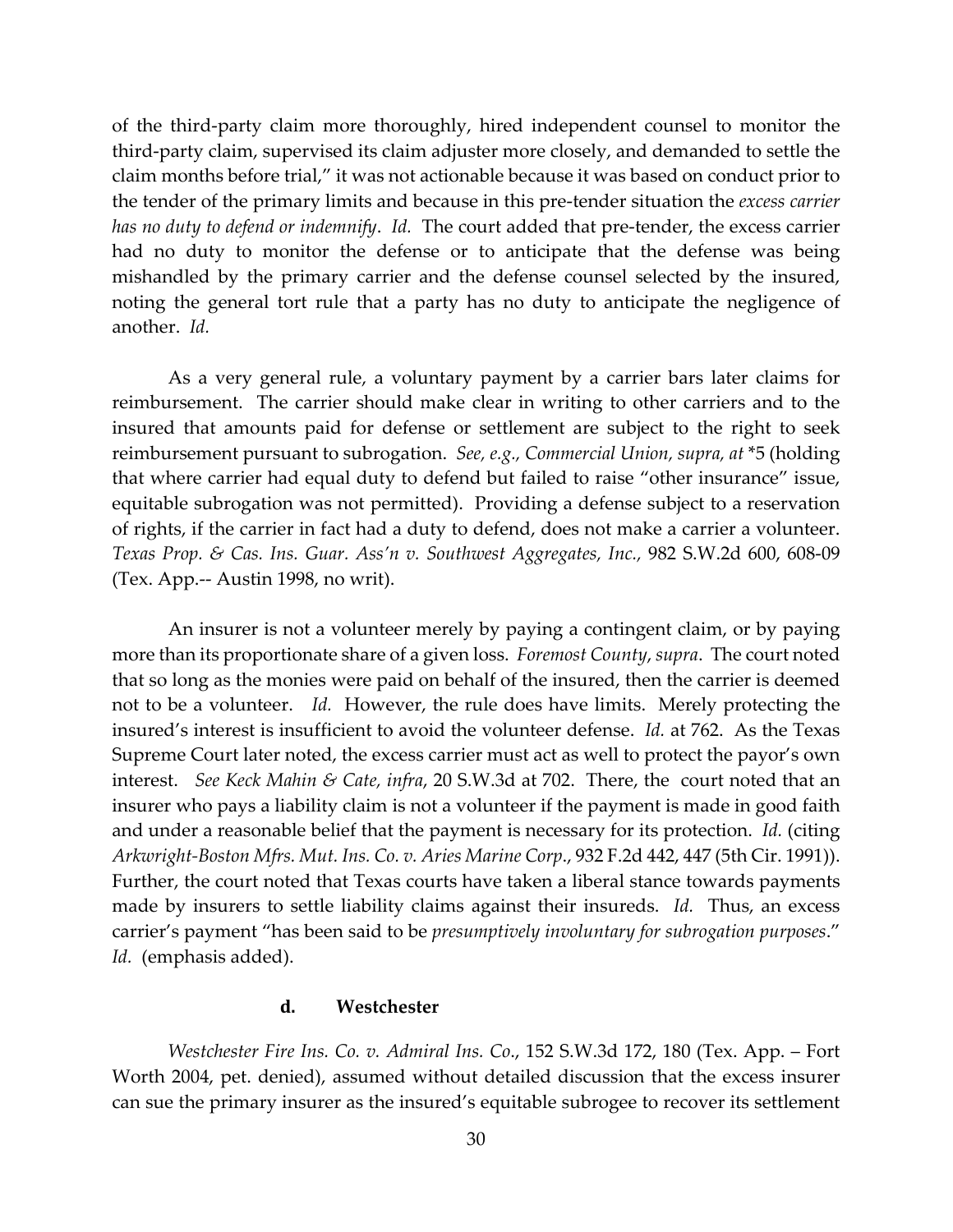payment over and above the primary insurer's policy limits. Indeed, the case involved a legal malpractice claim by the excess insurer that settled before the trial of the *Stowers*  action against the primary insurer. As the insured's equitable subrogee, *Westchester's ability to recover damages on [the insured]'s* Stowers *claim was limited to [the insured]'s ability to recover damages. See Am. Centennial, 843 S.W.2d at at 483*; *Nat'l Union Fire Ins. Co. v. Ins. Co. of N. Am*., 955 S.W.2d 120, 134 (Tex. App.--Houston [14th Dist.] 1997), *aff'd sub nom*., *Keck*, 20 S.W.3d at 704.

One of the central issues in *Westchester* was whether the excess insurer voluntarily made the settlement payment. Claims for equitable subrogation can be defeated if the subrogee voluntarily paid. Under the analysis in *Keck v. Nat'l Union Fire Ins. Co.*, 20 S.W.3d 692, 702 (Tex. 2000), a payment is not "voluntary" if made in good faith under the reasonable belief that the payment is necessary for its protection. *See also Peachtree Constr.*, 647 F.3d at 256. Texas courts presume that a payment is involuntary. *Id.* Westchester's payment was involuntary because it in good faith reasonably believed at the time its payment was necessary for its protection. Accordingly, it was equitably entitled to maintain a cause of action against the primary insurer as if it were the insured. *See id*. at 702-03; *Argonaut Ins. Co. v. Allstate Ins. Co*., 869 S.W.2d at 542.

In discussing the concept of equitable subrogation, the court observed generally that the excess insurer, as equitable subrogee of the insured, "may bring *any cause of action* against [the primary insurer] that [the insured] could have brought." Although caution is required before putting too much stock in such a general observation, it nevertheless reveals that the court did not generally perceive any limitation on the *type* of cause of action that could be asserted, provided it was one the insured itself could have advanced. The Fifth Circuit has accepted the settlement-based claim of an excess carrier against a primary carrier in a *Stowers*-like situation arising from Louisiana law that is materially indistinguishable from *Stowers*. *RSUI Indem. Co. v. Am. States Ins. Co.*, 768 F.3d 374, 381- 82 (5th Cir. 2014). A district court has looked to this decision as confirming *Westchester* and its predecessors in permitting an excess carrier to sue for *Stowers* violations as the insured's equitable subrogee. *Am. Empire Surplus Lines Ins. Co. v. Occidental Fire & Cas. of N.C*., No. 2:14-CV-456, 2015 U.S. Dist. LEXIS 95095, \*5 (S.D. Tex. July 22, 2015). The ability of the excess insurer to prosecute a *Stowers* claim against a primary insurer has been upheld again as recently as last year in *Westport Ins. Corp. v. Pa. Nat'l Mut. Cas. Ins. Co*., 2018 U.S. Dist. LEXIS 170179, \*71-73 (S.D. Tex. Aug. 18, 2018).

#### **e. Waiver of Subrogation**

Under Texas law, subrogation rights of the carrier under the contract may be waived or altered by contract. *Lancer v. Murillo,* 909 S.W.2d 122, 127 (Tex. App.–San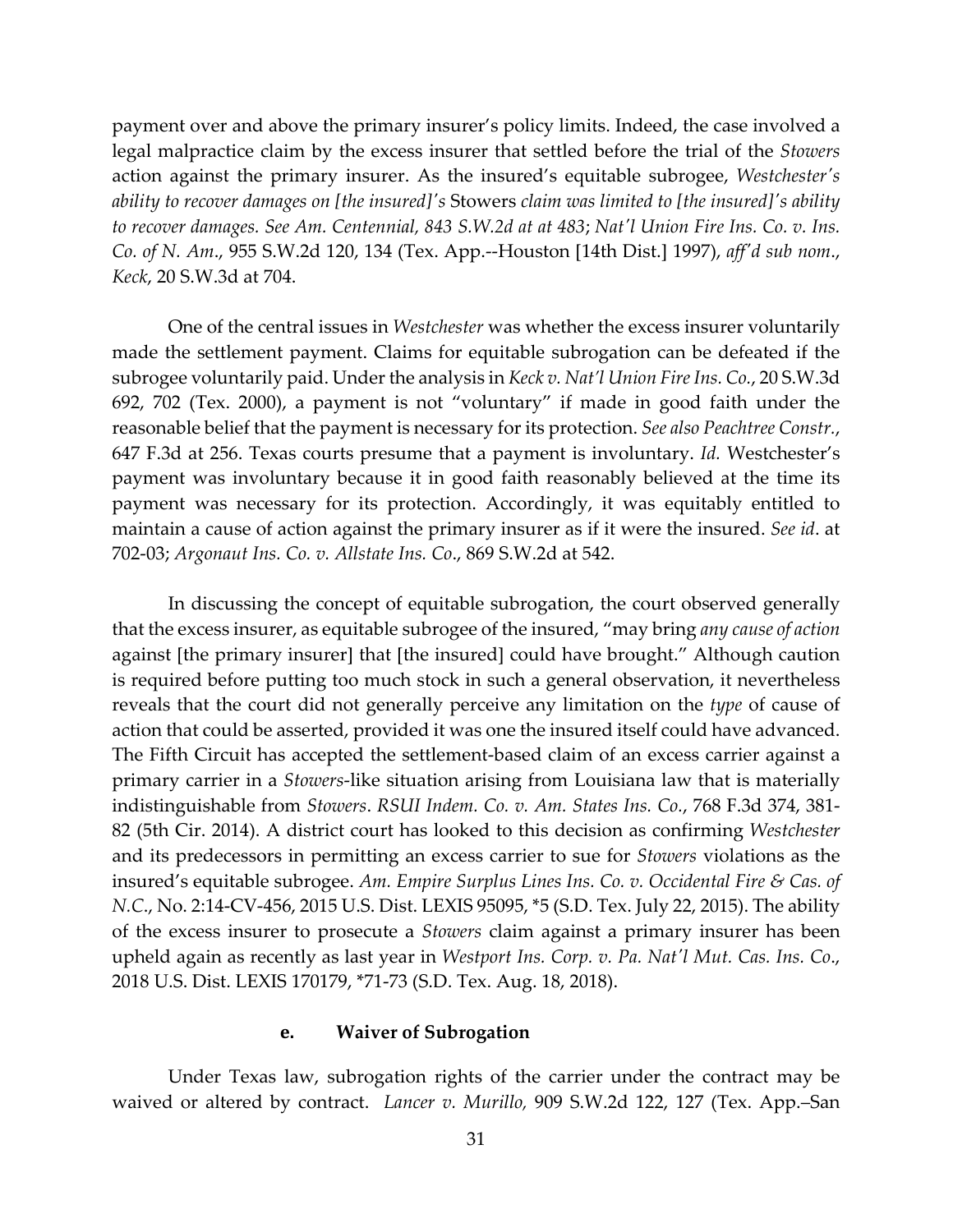Antonio 1995, no writ). In an amazing, and in the authors' opinion erroneous, decision, the Dallas Court of Appeals held that a following form clause in an umbrella policy that stated that the umbrella policy's coverage was subject to the "same coverage limitations" as the insured's underlying policy effectively incorporated a waiver of subrogation provision from the primary policy. *St. Paul Fire & Marine Ins. Co. v. Reliance Nat'l Ins.,* No. 05-98-00031-CV, 2000 WL 1036320 (Tex. App.–Dallas, July 28, 2000, pet. pending). Obviously, a waiver of subrogation clause is a provision that destroys the affirmative rights of the carrier and does not amount to a "coverage limitation." Moreover, it is indeed curious how a subrogation clause from one primary carrier could be used to bar subrogation against another, unscheduled/unlisted primary carrier with respect to whom the named insured on the umbrella policy was an additional insured. Interestingly, this opinion was issued without oral argument, despite a request for the same, over two years after the appeal was filed and the opinion was based on an argument that was not previously raised at the trial court or in the appellate briefs.

### **3. Limitations of scope of suit—ie, extra-contractual**

It is worth noting that *Am. Centennial* also reserved any decision whether the excess insurer could assert through equitable subrogation or otherwise claims for violations of the DTPA and Insurance Code because those actions were barred by limitations before the excess insurer instituted its suit against the primary insurer. *Am. Centennial*, 843 S.W.2d at 483. Even Justice Hecht in his concurring opinion recognized that the excess insurer as equitable subrogee could bring *any* action that the insured could have asserted against the primary insurer. *Id.*, at 486 (Hecht, J., concurring).

Justice Hecht recognized that the type of action that could be asserted by the excess insurer as the insured's subrogee has been extended beyond negligence claims. This recognition has been frequently repeated without challenge. It seems to be part of the broader conventional wisdom that the scope of actions to which an excess insurer may be subrogated for purposes of asserting against the primary insurer includes any action the insured could have asserted against the primary insurer, whether the action was based in equity, statute or contract. *Cantu*, 234 S.W.3d at 774; *see also Peachtree Constr.*, 647 F.3d at 256. This declaration is consistent with the reasoning provided in *Hicks*, *Transportation Ins.*, and *Mid-Continent.*

The reasoning of these recent decisions reinforces the viability of more than just common-law actions in the hands of excess insurer suing on behalf of the insured. When cases such as *Am. Centennial* and *Mid-Continent* were decided, the accepted view was that the only way the insured could recover damages for failure to accept a reasonable settlement offer was through a *Stowers* action. Since then, the Texas Supreme Court